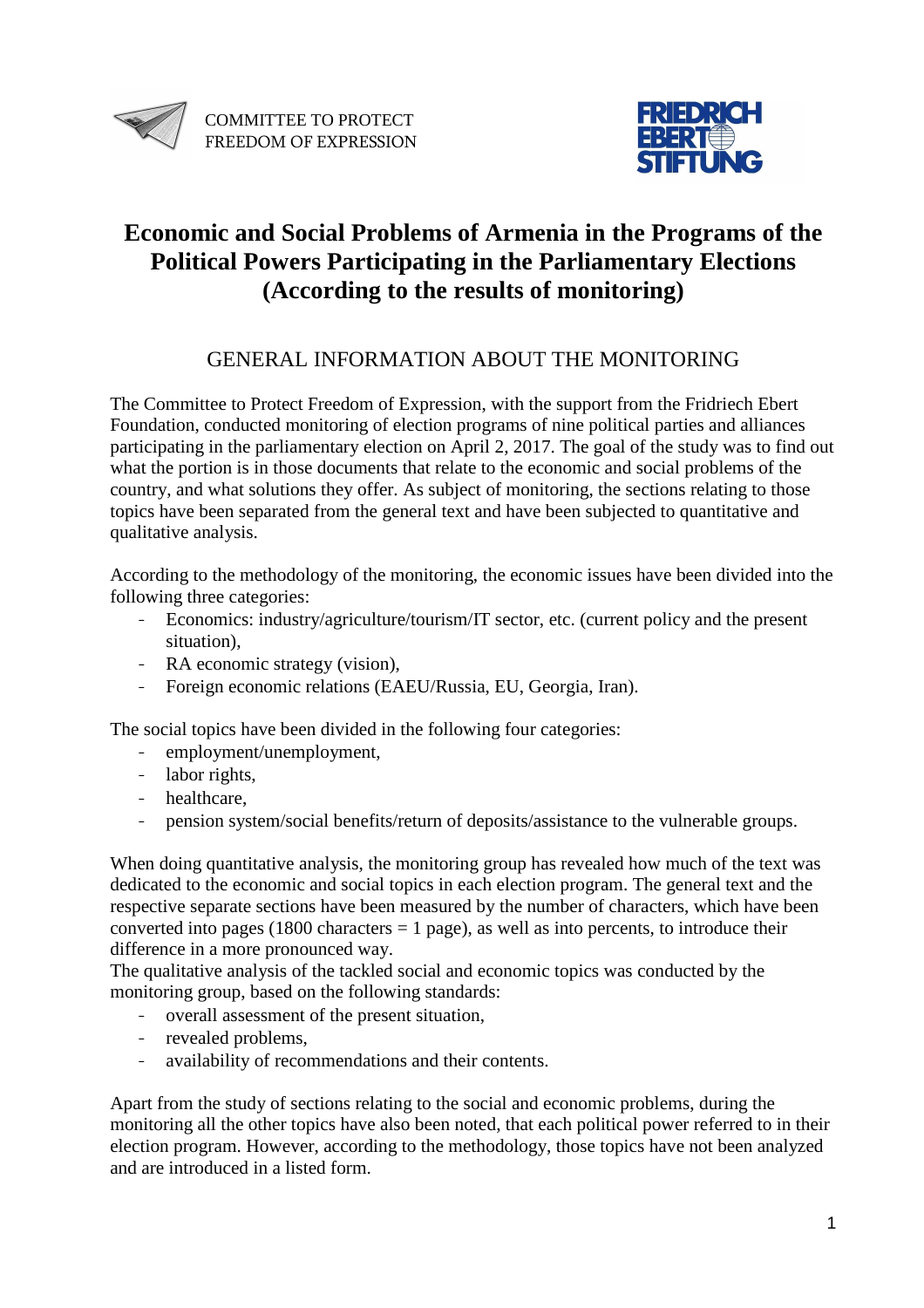In the tables reflecting the quantitative data of the monitoring, as well as in the section relating to the contents of the program, we have aligned the sequence of political powers with the list published by the Central Electoral Commission on February 17 of this year, namely: "Yelk" alliance of parties, "Free Democrats" party, "Armenian Revival" party, "Tsarukyan" alliance of parties, "Congress-APP" alliance of parties, Republican Party of Armenia, Armenian Communist Party, "Ohanyan-Raffi-Oskanyan" alliance of parties, "Armenian Revolutionary Federation-Dashnaktsutyun" party.

#### BRIEF SUMMARY

As the results of the study show, the political parties and alliances participating in the parliamentary elections on April 2, 2017, have paid great attention to social and economic problems in their programs. The tables below show that majority of the political parties have dedicated from one to two-thirds of the volume of their programs to the given fields.

| N              | Political parties and alliances                       | Total volume of the<br>election programs<br>(character/page) | Sections dedicated<br>to social and<br>economic issues<br>(character/page) | Ratio in<br>percentage |
|----------------|-------------------------------------------------------|--------------------------------------------------------------|----------------------------------------------------------------------------|------------------------|
|                | "Yelk" alliance of parties                            | 22712 character/<br>$12,6$ pages                             | 10142 character/<br>5,6 pages                                              | 44,65 %                |
| $\overline{2}$ | "Free Democrats" party                                | 43406 character /<br>24 pages                                | 15341 character/<br>8,5 pages                                              | 35,4%                  |
| 3              | "Armenian Revival" party                              | 10664 character $/ 6$<br>pages                               | 7106 character $/ 3.9$<br>pages                                            | 66,63 %                |
| $\overline{4}$ | "Tsarukyan" alliance of parties                       | 2370 character / 1,3<br>pages                                | 2370 character $/ 1,3$<br>pages                                            | 100%                   |
| 5              | "Congress-APP" alliance of parties                    | 13879 character /<br>7,7 pages                               | 3665 character $/2$<br>pages                                               | 26,40%                 |
| 6              | Armenian Republican Party                             | 58996 character/<br>32,8 pages                               | 24187 character/<br>$13,4$ pages                                           | 41%                    |
| $\overline{7}$ | <b>Armenian Communist Party</b>                       | 23674 character/13<br>pages                                  | 17125 character/<br>9,5 pages                                              | 72,33%                 |
| 8              | "Ohanyan-Raffi-Oskanyan"<br>alliance of parties       | 52548 character/29<br>pages                                  | 12570 character/7<br>pages                                                 | 23,92%                 |
| 9              | Armenian Revolutionary<br>Federation - Dashnaktsutyun | 17867 character/ $10$<br>pages                               | 7892 character/ 4,4<br>pages                                               | 44,17%                 |

Table 1

In terms of percentage, the index of "Tsarukyan" alliance is the highest – the election document consisting of 15 points is fully dedicated to the social-economic issues. However, the program of the "Ohanyan-Raffi-Oskanyan" alliance, in this respect having the lowest index, by absolute figures (amount of characters/pages) of the volume of sections dedicated to the same topics, is five times more than "the 15 points" by the Tsarukyan alliance. In general, of nine political powers, the election program of the ORO is the most extensive – 29 pages; and only the program of the Republican Party exceeds it – almost 33 pages. In terms of the number of pages (characters) dedicated to social and economic issues, the RPA is a leader, too, but in terms of ratio between the overall volume of the program and the mentioned sections, the ruling party is behind its five competitors – "Tsarukyan" alliance, Communist party, "Armenian Revival", "Yelk" and "ARFD".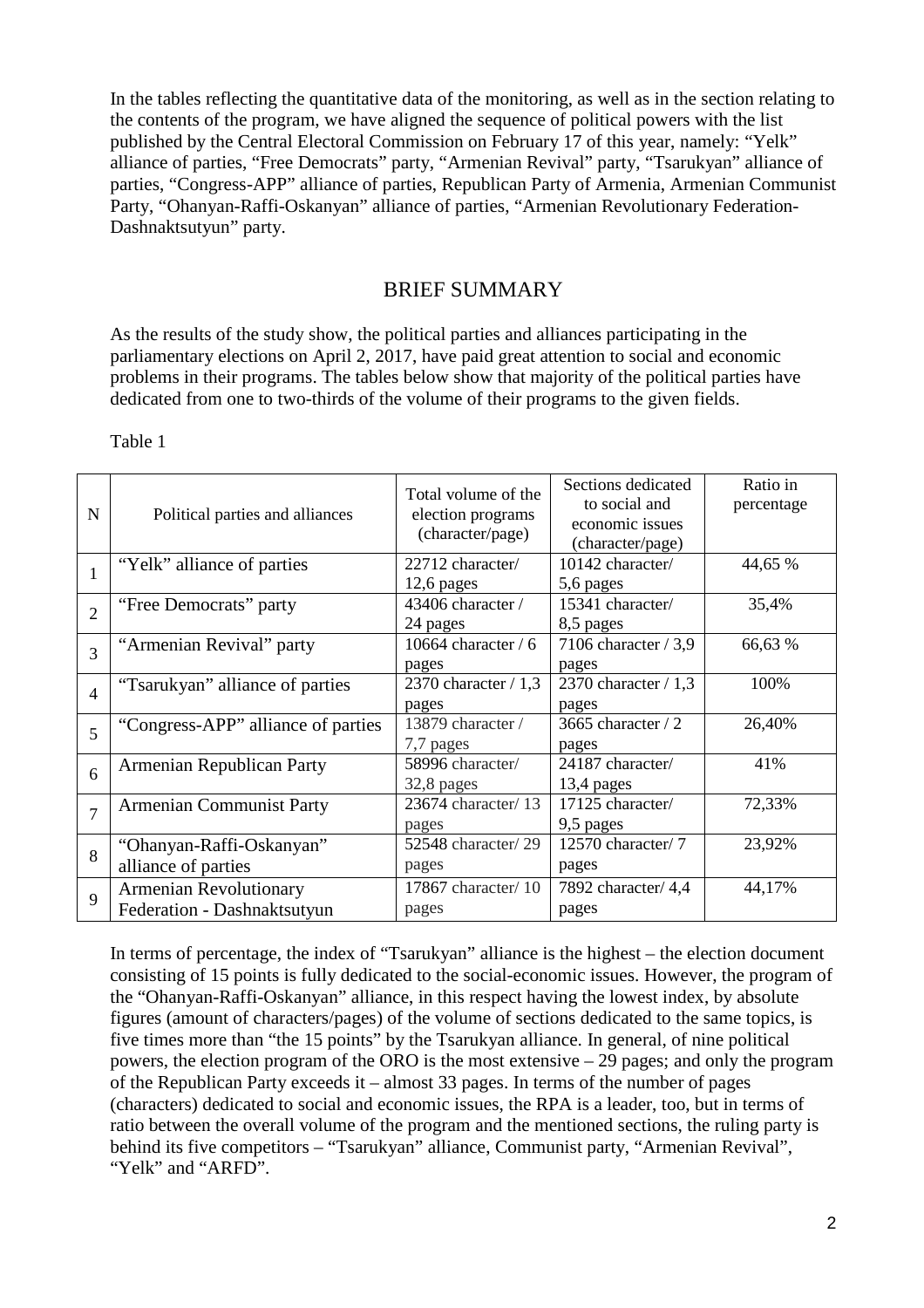In the previous table we showed how much of the election program by each political party is dedicated to the social-economic issues in general. In the table below, we introduce the volume of sections related to economic and social issues separately, and their ratio by percentage.

Table 2

| $\mathbf N$    | Political parties and alliances    | The volume             | The volume              | Ratio in percentage |
|----------------|------------------------------------|------------------------|-------------------------|---------------------|
|                |                                    | dedicated to           | dedicated to social     | (% )                |
|                |                                    | economic issues        | issues                  |                     |
|                |                                    | (character/page)       | (character/page)        |                     |
|                | "Yelk" alliance of parties         | 6134 character/3,4     | 4008 character/2,2      | 60,48% / 39,52%     |
|                |                                    | pages                  | pages                   |                     |
| $\overline{2}$ | "Free Democrats" party             | 11716 character /      | 3625 character/2        | 76,37%/23,63%       |
|                |                                    | 6,5 pages              | pages                   |                     |
| 3              | "Armenian Revival" party           | 4203 character $/ 2,3$ | 2903 character $/ 1, 6$ | 59,15% / 40,85%     |
|                |                                    | pages                  | pages                   |                     |
| $\overline{4}$ | "Tsarukyan" alliance of parties    | 883 character $/ 0.5$  | 1487 character $/ 0.8$  | 37,26% / 62,74%     |
|                |                                    | pages                  | pages                   |                     |
| 5              | "Congress-APP" alliance of parties | 2571 character $/ 1,4$ | 1094 character $/ 0.6$  | 70,15% / 29,85%     |
|                |                                    | pages                  | pages                   |                     |
| 6              | Armenian Republican Party          | 14825 character/       | 9362 character $/ 5,2$  | 61,29% / 38,71      |
|                |                                    | 8,2 pages              | pages                   |                     |
| $\overline{7}$ | <b>Armenian Communist Party</b>    | 11963 character/       | 5162 character $/2,9$   | 69,86% / 30,14%     |
|                |                                    | 6,6 pages              | pages                   |                     |
| 8              | "Ohanyan-Raffi-Oskanyan"           | 7711 character $/4,3$  | 4859 character / 2,7    | 61,34% / 38,66%     |
|                | alliance of parties                | pages                  | pages                   |                     |
| 9              | <b>Armenian Revolutionary</b>      | 4699 character/ $2,6$  | 3193 character $/ 1,8$  | 59,54% / 40,46%     |
|                | Federation - Dashnaktsutyun        | pages                  | pages                   |                     |

As the figures in the table show, in their election programs almost all the political parties have paid more attention to economic than social topics (the only exception is "Tsarukyan" alliance, in its "15 points" the social component is prevailing). This approach by the majority of the political parties and alliances participating in the elections enables us to assume that they are planning to solve the social problems through removing the economy from crisis first.

Nevertheless, when studying the contents of the programs, the monitoring group noted that when tackling upon both the economic and social problems none of the political parties managed to avoid purely declarative provisions, including in the sections where specific calculations and substantiations are required. As a result, it is not clear to the voter at the expense of what and how the current problems will be solved and the important goals be achieved.

Below we introduce what economic and social problems are raised by each party and alliance in the election program and what solutions they offer.

## ECONOMIC AND SOCIAL PROBLEMS AND THEIR SOLUTION ACCORDING TO THE POLITICAL POWERS

How do the political parties and alliances participating in the parliamentary elections assess the condition of industry, agriculture, trade and economy and other sectors? What vision do they have in terms of their development strategy? Which of the foreign economic relations are priority, and which need additional promotion? In what condition is the social aspect, and what is recommended to improve it? How will the unemployment be reduced, and how the labor right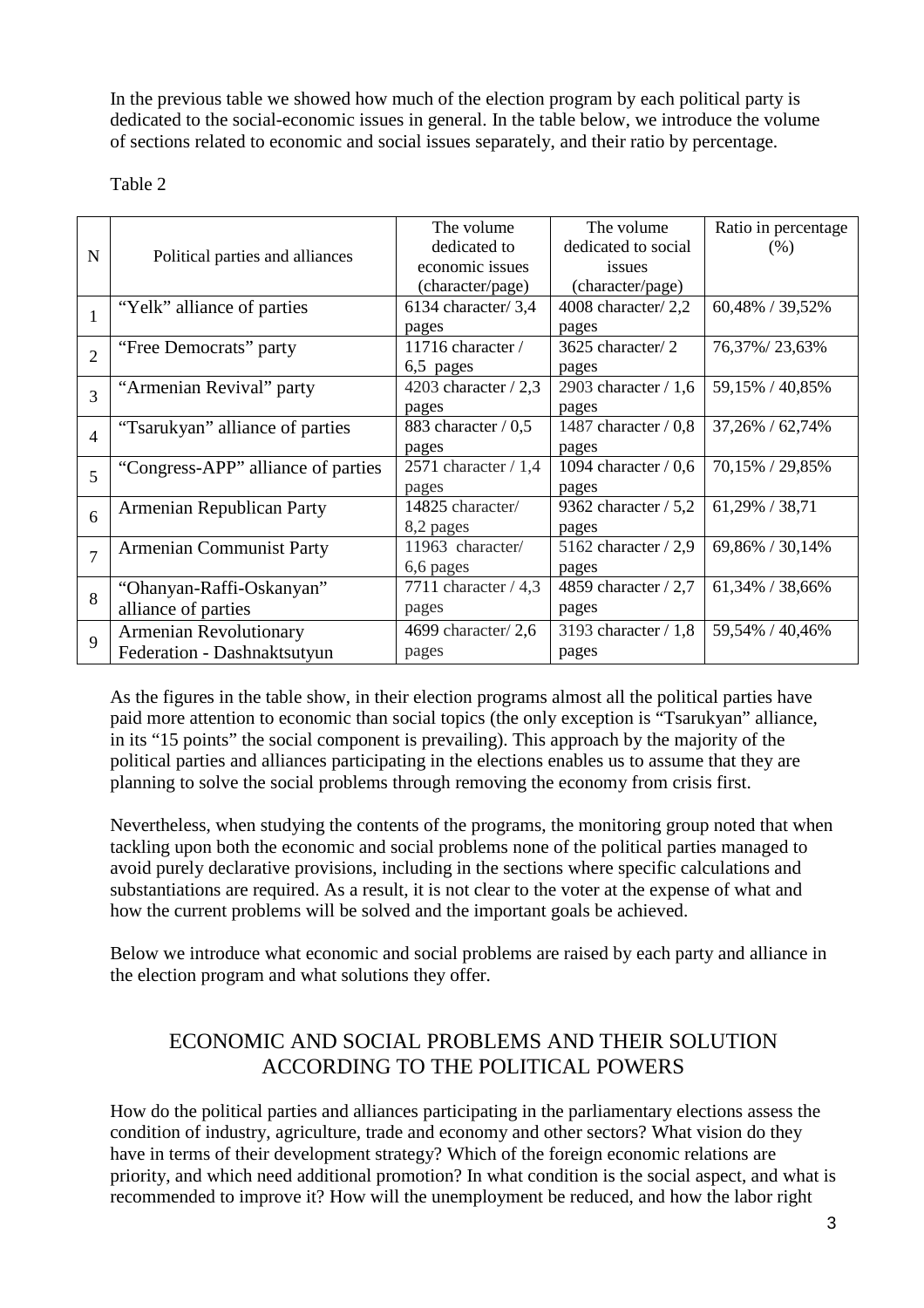will be protected? What is recommended to improve the systems of healthcare development, pensions and social transfers? When monitoring the election programs, these are the topics that mainly became the subject for study.

To provide comprehensive information about the social-economic sections in the programs of each party and alliance participating in the elections, here we introduce both their contents and more detailed quantitative data. As it was mentioned the sequence of the political parties is in accord with the CEC list.

## **"YELK" ALLIANCE OF PARTIES**

**Election program of "Yelk" alliance is 22712 characters, which is equal to 12,6 pages.** 

**In the election program, the sections related to economic issues make 6134 characters, which is equal to 3.4 pages and makes 27% of the total program.** 

**In the election program, the sections related to social issues make 4008 characters, which is equal to 2.2 pages and makes 17.65% of the total program.** 

**Thus, in the election program the sections relating to social and economic issues make 44.65% of the total program.** 

**Besides the economic and social issues, the following thematic sections are also included in the program of "Yelk": "Armed forces", "Foreign policy", "The means to double the population in Armenia within the shortest period is the Great repatriation", "Combating corruption", "Education and science", "Environment", "Exclusion of political pursuit".** 

## *ECONOMIC ASPECT*

In case of receiving the votes to be in power after elections, the "Yelk" alliance envisages to make Armenia into a country of technological industry. In the election program, the alliance has introduced its vision of solving the problems. In particular, it is envisaged that a number of companies, production industries will be exempt from VAT, customs dues and property tax. They include importers of production lines and auxiliary equipment, importers and dealers of cars running on electricity, companies making alternative energy, as well as those having 150 and more employees in the field of information technology. Procurement from the Armenian producers for the army will increase by at least two percent of the annual defense budget. The production of necessary parts of military equipment of the RA Armed forces will be organized in Armenia.

"Yelk" alliance considers heavy industry as a means of eliminating unemployment and adding direct taxes into the budget. Priority will be given to color metallurgy and chemical industry. Soft conditions will be created to establish a smeltery in Syunik marz. Through attracting interested parties, within a short period the Kapan railway station will be connected to the Julfa railway station in Iran thus contributing to the extraction. The prices for electricity and gas will be reduced by 10-15% through development of renewable energy and import of alternative energy sources.

The alliance intends to eliminate artificial monopolies. The level transparency of public procurement will be increased and the grounds for single-source procurement will be limited by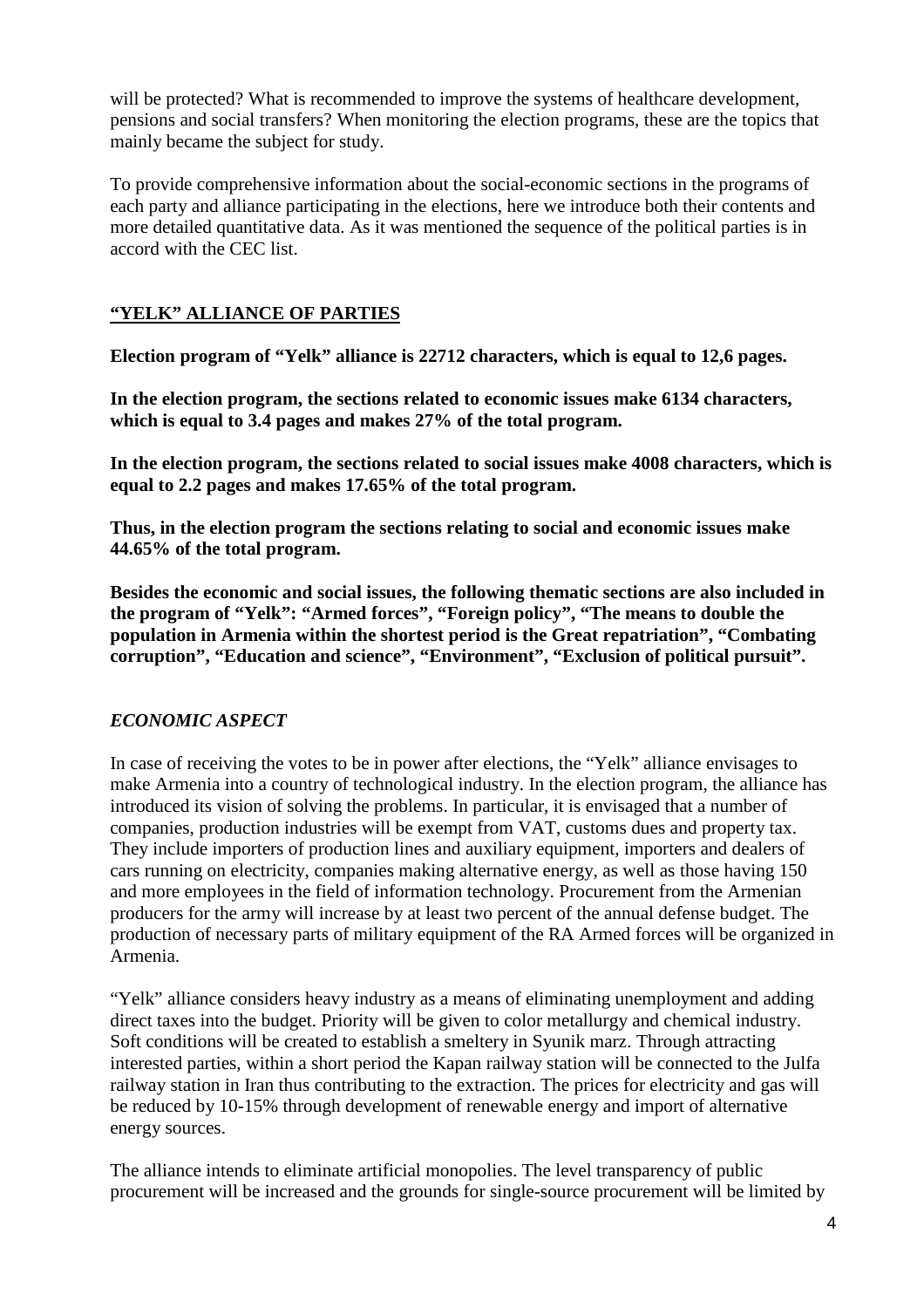law. Armenia's external debt will be audited; the effectiveness of the loan expenditures will be studied to identify possible abuses, i.e. the guilty.

To unload Yerevan and to ensure harmonious territorial development, the alliance recommends setting up a system of taxes according to the zones, which would be attractive for the businesses.

"Yelk" considers Armenia's membership in EAEU a political mistake, which contains the most serious risks for the economic development as well. When making a decision on joining other international and interstate structures, the alliance will be guided by Armenia's priority interest.

In the field of agriculture, the alliance envisages that the agricultural household, which would pass on to the drip irrigation system, will be exempt from paying for the irrigation water for five years. The state will encourage creation of agricultural line associations, which would deal with protecting the interests of the peasant guilds and organization of wholesale supplies. Experimental centers will be established for the production of exclusively organic products. The process for creating small water-reservoirs will be launched. An electronic platform will be created through which agricultural products producers and consumers will be able to agree on buying and selling. Those who import and sell factory-made agricultural machinery of up to two years old, will be exempt from the customs due and VAT.

In the field of small and medium enterprises, companies having up to 500 million AMD turnover will be taxed in a differentiated three-level turnover tax. Moreover, a choice will be provided to operate either under turnover tax or VAT. An SME advocacy, i.e. business ombudsman's institute will be introduced, which would have wide range of powers. The control prices for customs clearance will be eliminated and the actual invoices will be taken into consideration, as well as information about the price of the given commodity available on the Internet.

In the field of transport, first of all the institute of the national carrier will be introduced, which would be an airline company with a state-owned share, and its routine operation will be considered as a national security issue. Anti-monopoly measures will be taken aimed at making free market for aviation fuel, thus ensuring reduction in prices of air tickets and increasing the flow of tourists to Armenia.

The practice of posing a fine for the violation of traffic rules registered by the speed cameras and CCTVs will be stopped. At least 10mln dollars per year will be invested in the further development of the Yerevan metro. Iran-Armenia railway will be built, while considering the stage-by-stage implementation of the project.

#### *SOCIAL ASPECT*

In the "RA Armed forces" section of election program the "Yelk" alliance attached importance to the servicepersons' social welfare and health issues, and as a solution they recommend setting the housing for military officers as a state priority and at least to triple its pace; to discuss the opportunity of using the funds given to officers as reimbursement for rented apartments as mortgage. Former enlisted servicepersons, who gained health issues, will be provided with necessary services.

As a result of studies, the alliance envisages to create a map of social conditions for all the school-children in Armenia, based on which additional funds will be provided to huge amount of needy pupils and schools having performance problems. Formation of teachers' joint trade union movement will be encouraged, as well, which would protect their interests. According to the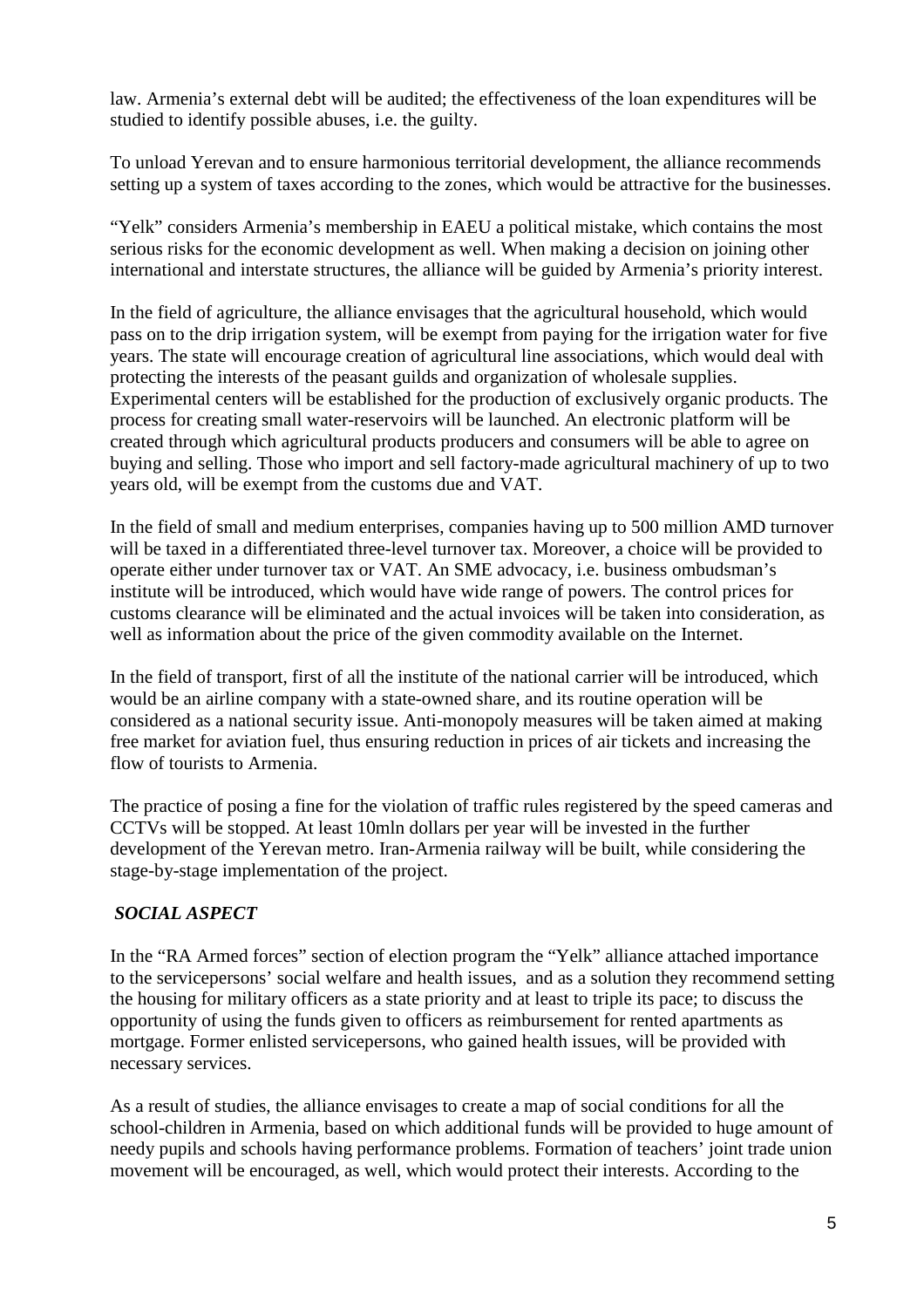program of the alliance, during the coming five years budget allocations to the general education will be doubled, which would result in increasing the teachers' wages.

The alliance envisages creating a center for support of people with disability, which would help all those with disability at all stages to get quality and available education while providing professional and technical assistance to the students and the academy. An agency will also be established which will deal with the issues of protecting the rights of people with disability. "Yelk" also attached importance to the issues of organizing the further life of children who leave orphanages, and recommends establishing a body providing social-psychological support.

As a result of increasing the state budget revenue, the alliance promises to increase by 20% the wages of budgetary institutions and the pensions. The state governing system will also be optimized and due to that, wages of the public sector will be brought to the level of private sector, thus defining a common 20% for the income tax for all. "Yelk" envisages to cancel the mandatory component of the accumulative pension system, instead initiating the establishment of a pension system formed on voluntary basis.

In the field of healthcare, "Yelk" alliance recommends allocating the funds for state-order (free of charge) treatment not to the hospitals, but (in the form of certificate) to the patients who are eligible for state-ordered treatment, which would enable getting the treatment in a preferred hospital. It is envisaged to do health examination of all citizens in RA with the purpose of creating a relevant database, including mandatory regular examination of the risk groups. "Yelk" promises to double the budgetary funds for healthcare during the next five years.

 The alliance envisages to double the amount of one-time monetary assistance for the delivery of the third and fourth child, and to triple it in case of the fifth and sixth child.

#### **"FREE DEMOCRATS" PARTY**

**The election program of the "Free Democrats" party makes 43406 characters, which us equal to 24 pages.** 

**In the election program, the sections related to economic issues make 11716 characters, which is equal to 6.5 pages and makes 27% of the total program.** 

**In the election program, the sections related to social issues make 3625 characters, which is equal to 2 pages and makes 8.34% of the total program.** 

**Thus, in the election program of the "Free Democrats" party, the sections relating to social and economic issues make 35.34% of the total program.** 

**In the election program, besides the sections relating to economic and social problems, the following thematic sections are also included: "Sovereign, democratic and modern Armenia", "Diversified foreign policy based on the national interest", "Establish dignified peace with neighbors and not "beg", "Free, democratic and integrated Artsakh", "Establishing legality and rule of law", "Defence and modernization of the army", "Advanced science for security and sovereignty", "Art and culture promoting Armenia and introducing it in a dignified manner", "Quality and available general education as a safeguard for national security".**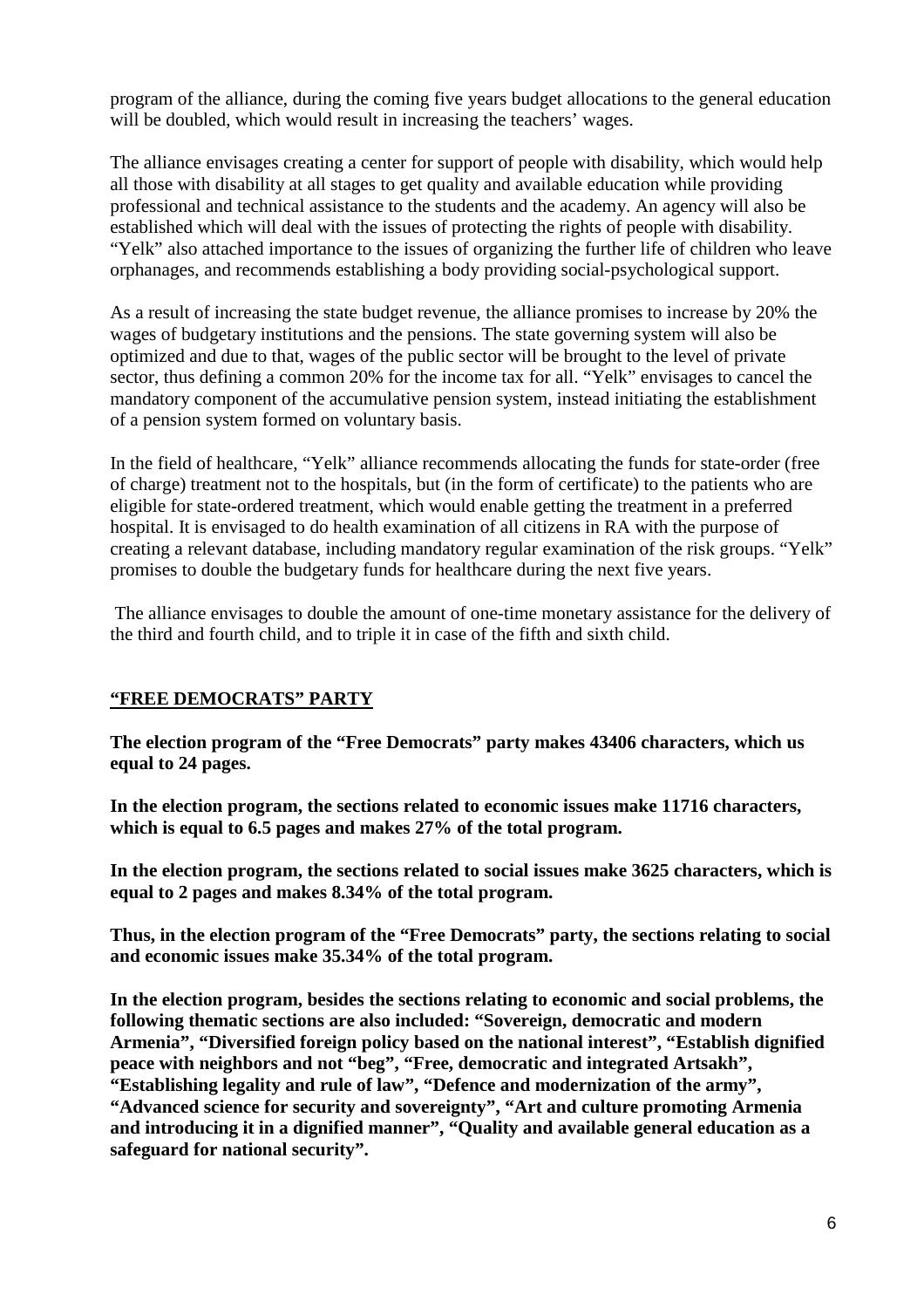In the introduction part of its election program, the "Free Democrats" party noted that poverty and unemployment level, economic, political and social regress in the country are threatening.

#### *ECONOMIC ASPECT*

The party titled this section as "Priorities of the policy of the competitive economy". The "Free Democrats" link the development f Armenia's economy with the new contract to be signed with the EU, while offering to make it more comprehensive through including the component of creating a free trade zone, visa facilitation, as well as signing the agreement for Common European aviation space, becoming a member of European energy community.

The party recommends enhancing cooperation with the USA in trade-economic, energy and other aspects, even signing the strategic partnership charter. It also attaches importance to signing a free trade agreement with Iran, in particular negotiating around the new contract for importing gas to reduce dependence on the Russian gas and to eliminate the monopoly. The "Free Democrats" recommend that the capital owned by the Diaspora (according to various calculations it is 440-450bln US dollars) be directed to the Armenian economy through a sovereign investment fund. The party envisages putting the operation and development of the most important infrastructural entities at the bases of the economic policy of the government. The "Free Democrats" intends to implement diversified tax and promoting budgetary policy, redistribution of the tax load while significantly reducing the load of the small and medium businesses, defining diversified tariffs for the profit tax for the producing enterprises, decreasing the business dues. According to the party, the state's tax benefits and subsidizing policy should first be directed towards (besides the IT sector) pharmacology, innovation and hi technology products, military equipment, basic elements of non-traditional energy, agricultural products and food production and export.

 The "Free Democrats" also recommends that in 2017-2021 at least two dozens of innovative centers, technoparks and laboratories be established in Armenia and Artsakh; to set up business support centers in the marzes.

For the progress of the agricultural sector, the party recommends defining by law what the peasants', farmers' households and agricultural enterprises are, while differentiating them and enabling them to use the offered diversified and stimulating policies. Free democrats consider it necessary to subsidize the production of agricultural products, and to combine it with the policy of guaranteed prices for processing in mountainous rural areas; to encourage development of small peasant households, to combat ownership of big plots of land, to establish co-operatives for mutual support in the fields of realization of agricultural products and funding agricultural activities, to reform the irrigation system.

According to the description by the "Free Democrats", the systemic nature of corruption and the huge size of shade economy, political and economic monopoly threaten the bases of statehood and close the prospects of country development. "As a way out, it is recommended to introduce effective, transparent and accountable systems of governance. It is envisaged to eliminate the shade economy, thus increasing the budgetary income from 600mln up to 1bln US dollars, which means that budget expenditures per capita might increase by 200-300 US dollars, or by 600-1200 US dollars calculated for an average family. In case of effectively combating corruption and shade economy, and due to that, entering additional funds into the state budget, it would be possible at least to double the expenditures in the field of defence and healthcare. Free democrats consider it necessary to review the procurement process in the field of defence and make it maximum controllable, while excluding corrupt transactions, embezzlements and speculations."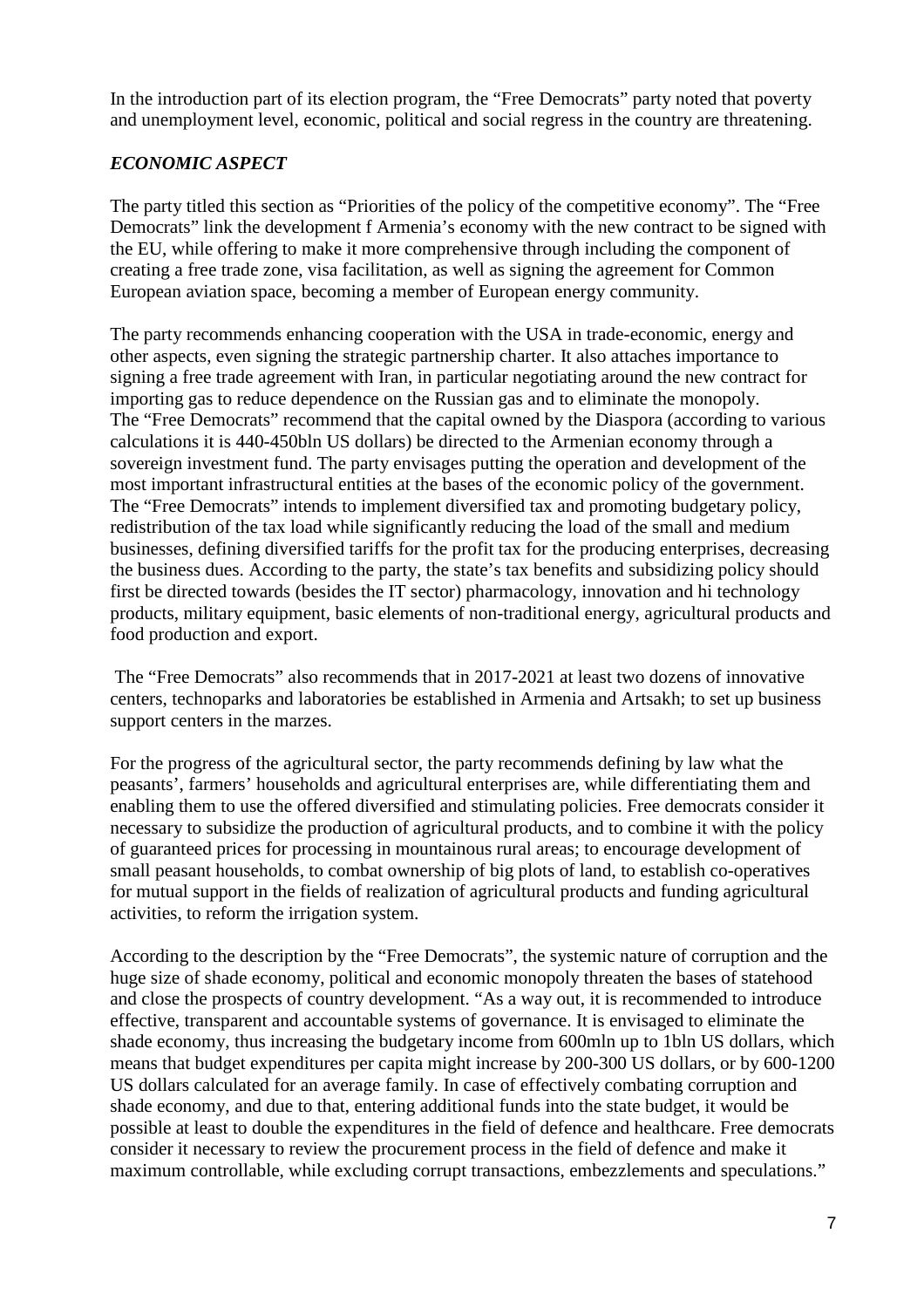In case of receiving the respective vote of trust in the elections, the party promises to eliminate monopolies and oligopolies, while discriminating state authority from business, stopping state discriminatory and protectionist policy, returning the property obtained through violation of the law, and making the legislation about economic competitiveness stricter. Free democrats also intend to inventory and to set quotas on subsoil management, to introduce effective, economical and transparent systems of using water, mining and other natural resources through cooperation with international and European structures.

According to the party, the provisions of the Armenia-Russia gas contract need to be replenished with such regulations, which would make it mandatory for the "Gazprom" to transport and transit the Iranian gas via the gas pipeline belonging to them.

The party is convinced, that membership in the Eurasian Economic Union (EAEU), with its vague prospects, created impediments for Armenia. Free democrats suggest stopping Armenia's membership in the EAEU considering that it not only failed to ensure and it cannot ensure economic development and strengthening security that was promised, but it also aggravated the country indexes in all sectors, including RA foreign trade turnover, which has terribly decreased. As compared with 2014, in 2016 the import has reduced by 28%. During the same period export has increased by 16%, which, however, is not a result of strengthening Armenia's trade positions and development of Armenian production, but simple re-export of commodities imported to Armenia from Turkey. The party is convinced that if the "Turkish part" is removed from the volume of export, one can state that it has reduced as well. Instead, Armenia's state debt has increased: two years ago, it was 4.4bln US dollars, now it has increased by 26% and has reached 5.6bln US dollars.

 Free democrats are convinced that European integration should become a priority for Armenia, and membership in the European Union should become a strategic vision and a vital need.

#### *SOCIAL ASPECT*

 The motto of the "Free Democrats" party for the social policy is: "A safe person and family, youth with prospect and socially united Armenia". According to "Free Democrats", this policy should be human-centered and for a human, it should reflect the interests of the citizen and the public, thanks to which it will be possible to ensure social solidarity, to reduce poverty significantly and to exclude over-centralization of wealth.

In 2017-2021, the party intends to reduce the unemployment level of 2016 from 16.9% to 10.4% in 2021, which is equal to creating 140000 work places. In case of assuming the power, the free democrats promise to double the minimum salary within five years to reach AMD111000, to increase the average salary to AMD259000, and the average labor pension – up to AMD73.000. During the 2017-2021, the current index of general poverty will be reduced from 30% at least to 15%, and the number of extremely poor people will make not more than 2%.

"Free Democrats" recommend introducing a model of social solidarity in the country, which supposes a chance of free mobility for the population from one social group to the other, maintaining a normative link between the different types of income, increase in selfemployment, solidarity among the generations, equal assessment of various professions and proportional territorial development. According to the party, in case of dismissing from work, the duration of allowance paid by the employer should be set minimum three months, and for certain types of jobs it should be six months.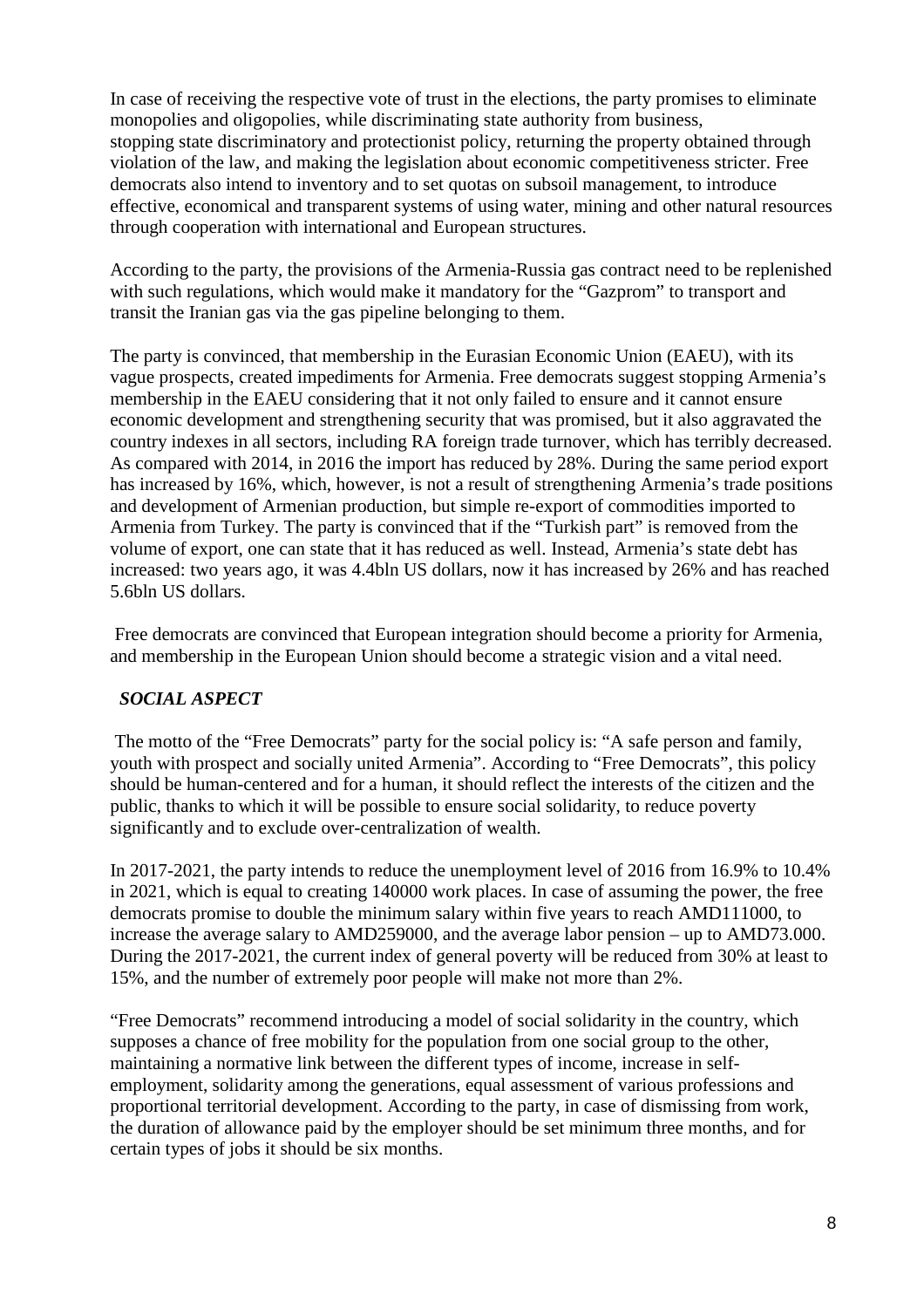In the program of the "Free Democrats" it is intended that the one-time monetary allowance for a child delivery be set AMD 1.5mln; for the third and fourth child – AMD 2mln; and starting with the fifth child – AMD 3mln. The length of paid vacation for mothers should be increased significantly – by 30-50%, and to give such an opportunity to fathers as well.

The party considers it necessary to provide practical opportunities for youth to get quality education, establish a family, and find a job, for personal self-fulfillment and demonstrating creative potential in all aspects of life. Free democrats intend to ensure healthy social environment for a person, while making more stringent the environmental legislation and, civil and public oversight, as well as to create proper conditions and opportunities for schoolchildren, youth and the public in general to lead a healthy life-style, to have safe food, active sports life, and for full integration and personal self-fulfillment.

Through the reduction of shade economy, the party recommends doubling expenditures in the field of defence, including enhancement of social benefits and availability of vital public services for servicepersons and participants in the Artsakh liberation war. At the same time, it is recommended to increase by 20% the wage of teachers defined by the RA Government decree on "Strategy for high schools".

In its program, the "Free Democrats" party expressed confidence that Armenia's place is in the Pan-European family, and such a state should be built where a person has a dignified and wealthy life, job and elderly life.

## **"ARMENIAN REVIVAL" PARTY**

**"Armenian Revival" party proposes 30 steps in its election program, which will change Armenia. In total, the document contains 10664 characters, which is equal to almost six pages.** 

**In the election program, the sections related to economic issues make 4203 characters, which is equal to 2.3 pages and makes 39.41% of the total program.** 

**In the election program, the sections related to social issues make 2903 characters, which is equal to 1.6 pages and makes 27.22% of the total program.** 

**Thus, in the election program the sections relating to social and economic issues make 66.63% of the total program.** 

**Besides the economic and social issues, the "Armenian Revival" party also included the following topics in the program: combating corruption, rule of law, transition to a professional and paid army, introduction of the probation service, increasing financing of education and science, increasing state support to culture and sports, strengthening the trinity Armenia-Diaspora-Artsakh, ensuring identity and political participation of national minorities.** 

## *ECONOMIC ASPECT*

To change the economic development, the party recommends participating in the big regional programs and taking practical steps by the state to attract funds from international financial institutions and interested states to lay Iran-Armenia-Georgia oil pipeline, Iran-Armenia-Georgia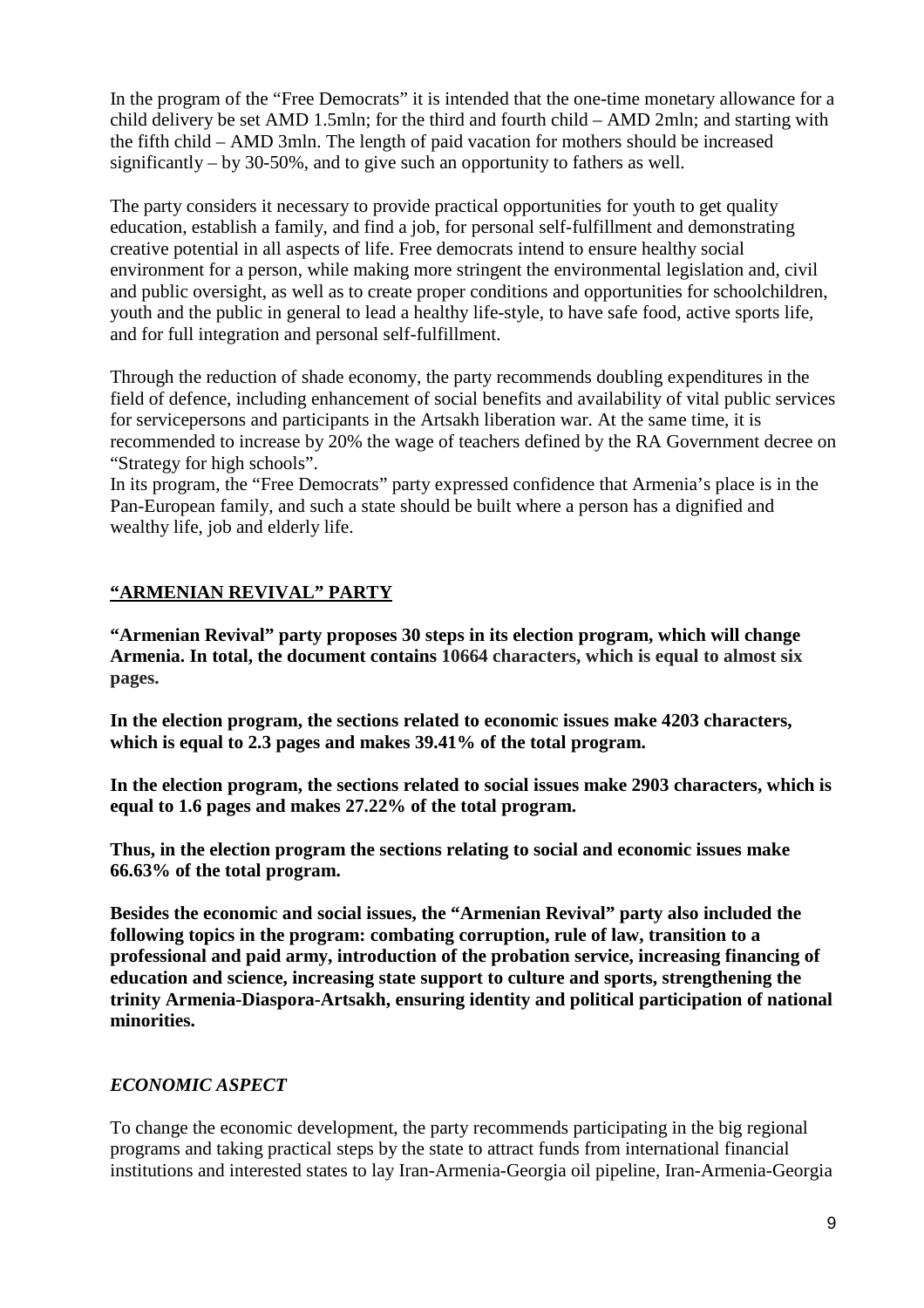gas pipeline, Armenia-Iran water canal, Iran-Armenia railway and to construct a modern oil factory in Armenia.

"Armenian Revival" attaches importance to the consistent development and diversification of energy capacities, based on the example of Iran-Armenia-Georgia-Russia energy system development. The party considers important the construction of the new nuclear energy block, waste-processing factories, the introduction of modern technologies to apply alternative energy sources, as well as drafting and implementation of a policy for producing and supplying equipment in the market.

In its election program, the Armenian Revival Party recommends creating or restarting 20 huge industrial enterprises, developing information technology and military industry sector while defining civilized mechanisms for tax and customs benefits, modernizing control of the state borders with domestically produced equipment, suspending the bankruptcy process of "Nairit" and "Vanadzor ckimprom", drafting strategic program for their restarting, and to announce an international investment tender.

The Armenian Revival party highlights the need for consistent development of small and medium entrepreneurship, provision of low rate production and agricultural loans. It is envisaged to define and provide tax benefits to these enterprises in the bordering regions, in the disaster zone; enterprises and entrepreneurs having up to AMD 18mln annual commodity turnover will be exempt from taxes for three years.

The Armenian Revival party also recommends further simplification of tax and customs administration, full introduction of an electronic system, elimination of control prices, adoption of a law limiting the increase of the state debt threshold, strengthening supervision over the loan expenditures.

In settlement that suffered from the 1988 earthquake, as well as in borderline zone the ARP intends to provide tax benefits; newly established production enterprises will be exempt from tax for three years.

The ARP expresses confidence that state supervision over the subsoil and natural resources should be strengthened, in particular via limiting participation of companies registered offshore in the extraction industry programs. In relation to this, it recommends increasing the payment of defined AMD600 per ton of ore to replenish the state budget.

The party highlights the necessity to introduce a civilized system of agricultural insurance to provide guaranteed financial support to rural residents; it also attaches importance to the state support to the food processing enterprises, and introduction of a system for development of family businesses in agricultural sector and development of cooperatives.

## *SOCIAL ASPECT*

In the provisions relating to social sector in the election program of the "Armenian revival" party, one of the primary issues is the full return of deposits, including reimbursement of deposits to the depositors' heirs, as well as reform in the cumulative pension system, while applying the principle of its being voluntary.

In terms of obtaining apartments through mortgage loans, the ARP recommends eliminating the downpayment, while ensuring 20-30-year loan mechanisms with low interest rates for young families and subsidizing from the state funds; and for the socially vulnerable groups they offer developing and implementing long-term and short-term housing programs through state and targeted programs.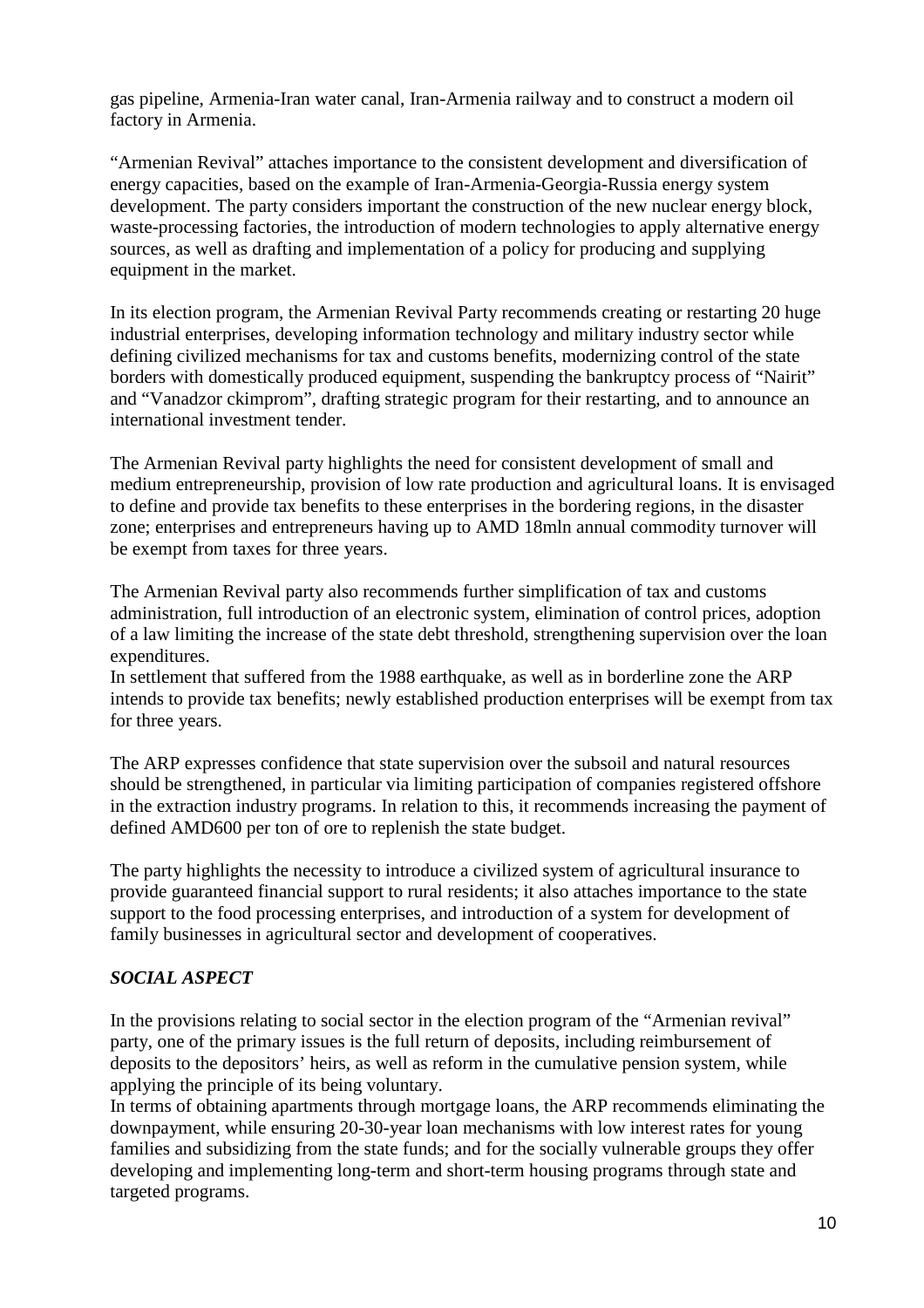In the field of healthcare insurance, the party intends to replace the system of state order (free of charge), which was the reason for a number of speculations and corruption risks, with addressed monetary certificates and providing them to all the needy citizens. In terms of diseases and surgeries prevailing in the country, it proposes introduction of guaranteed state support mechanisms, continuous increase of the medical personnel's wages and their indexation.

According to the ARP program, each marrying couple should receive a one-time AMD500.000 support from the state budget, while giving the preference to socially vulnerable groups, as well as it intends to increase the amount allocated for the new-born; to create mechanisms of state support to large families.

 The party intends to do indexation and increase the pension of more than 200000 disabled persons, provide tax benefits to enterprises established by the disabled or companies having disabled employees, as well as to create a public body attached to the government, which will deal the issues of the disabled.

The ARP considers it necessary to increase and do indexation of the minimum salary every year, bringing it to AMD100000 in the coming years; and the pensions should reach the level of minimum consumer goods basket.

The party also recommends minimizing the tariffs of the utility services, to free the market of services provided to the population, to reform radically the system of condominiums, and to eliminate the gas service payment.

The ARP attaches importance to the elimination of the vicious system of speed cameras and "red lines", and to define AMD1000 as maximum for the security of the traffic.

The party intends to form a network of free kindergartens in the RA marzes, to define mechanisms to safeguard free education for socially vulnerable families, to provide monetary educational certificates instead of state order education.

In the election provisions the ARP also referred to the issue of full integration of Syrian Armenians, the forcefully deported from Azerbaijan, persons having the status of a refugee into the society, while proposing creation of civilized mechanisms.

#### **"TSARUKYAN" ALLIANCE OF PARTIES**

**The volume of the document named "15 priority steps by "Tsarukyan" alliance" introduced as an election program contains 2370 characters, which is equal to 1.3 pages.** 

**In that document, the sections related to economic issues make 883 characters, which is equal to 0.5 pages and makes 37.26% of the total program.** 

**The sections related to social issues make 1487 characters, which is equal to 0.8 pages and makes 62.74% of the total program.** 

**Thus, in the election program is fully, by 100%, dedicated to social and economic issues.** 

#### *ECONOMIC ASPECT*

Seven of the 15 priority steps by the "Tsarukyan" alliance relate to the solution of economic problems. It is envisaged to exempt the small and medium enterprises from taxes during the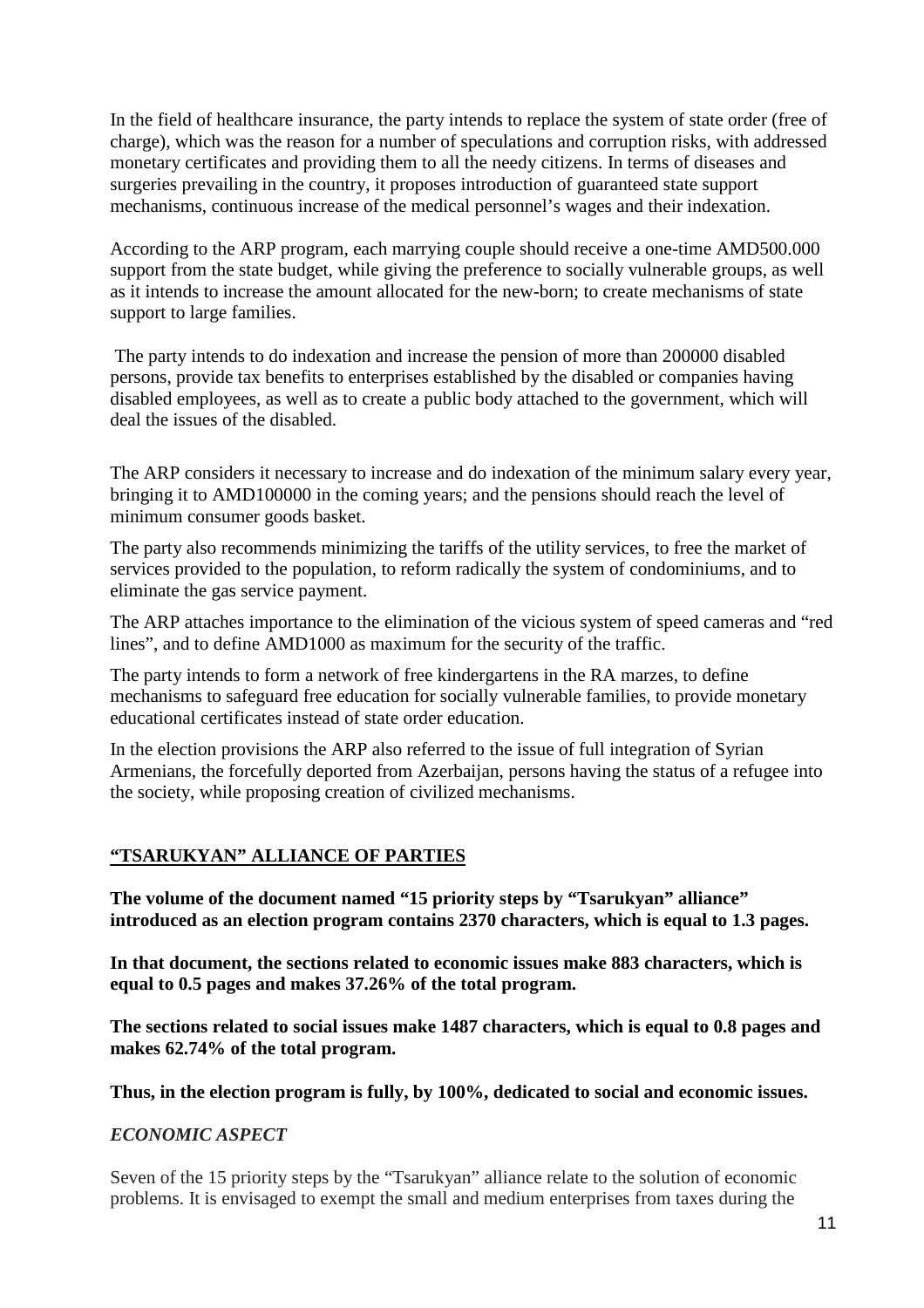coming three years; and during the coming five years, economic operators having up to AMD 30mln turnover, will be exempt from taxes, including the obligation of getting registered as an Entrepreneur or a legal person at the state registrar's office. In terms of AMD 60bln fines and penalties accumulated as a result of failing to fulfill tax obligations, the alliance proposes to apply tax amnesty.

According to the alliance, to improve the agricultural sector, it is necessary that the state give loans and encourage individuals and companies dealing with agricultural production. The interest rate of agricultural loans should not exceed 3-5%. Annual fee for the irrigation of one hectare land is envisaged to be AMD 1000 for the farms.

In the customs sector, the "Tsarukyan" alliance proposes to eliminate the usage of "controllers", and in the mining industry to review the mechanism of calculating and payment of fees for using resources in favor of the state budget.

## *SOCIAL ASPECT*

Eight of the priority steps of the "Tsarukyan" alliance relate to the solving of social problems. In particular, it is envisaged that the size of pension will be aligned with the minimum consumer goods basket, to increase it by AMD 25000 and to do regular indexation, and starting January 1, 2018, to set the minimum salary as AMD80000.

The alliance considers it necessary to freeze the cumulative pension system, which is full of public discontent, and with the annual AMD 28-30bln spent on it from the state budget, the pension can be increased, and the citizens' deposits can be returned.

According to the alliance, the existing tariffs for gas and electricity should be significantly reduced. Substantiations are as follows: on the border, Armenia receives  $1000 \text{ m}^3$  gas for USD150, and the final consumer, including the population receives it for at least twice as higher price. As far as electricity is concerned, the average cost price for 1Kwph energy produced by the HPPs is AMD 2-5, and the electric energy produced by the NPP is AMD 5-7 per 1Kwph.

Referring to the healthcare sector, the alliance proposes to change the state order system radically: to provide certificates to the socially vulnerable groups, servicepersons and defined by the law stakeholders, and to certify the state order system completely.

The election document states, "no student with high performance should be deprived from the right to education because of not paying the tuition fee."

The "Tsarukyan" alliance also promised that the first decree of the new government formed by them will be elimination of speed cameras and "red lines."

#### **"CONGRESS-APP" ALLIANCE OF PARTIES**

**The election program of "Congress-APP" is 13879 characters, which is equal to 7.7pages.** 

**The sections related to economic issues make 2571 characters, which is equal to 1.4 pages and makes 18.52% of the total program.** 

**The sections related to social issues make 1094 characters, which is equal to 0.6 pages and makes 7.88% of the total program.**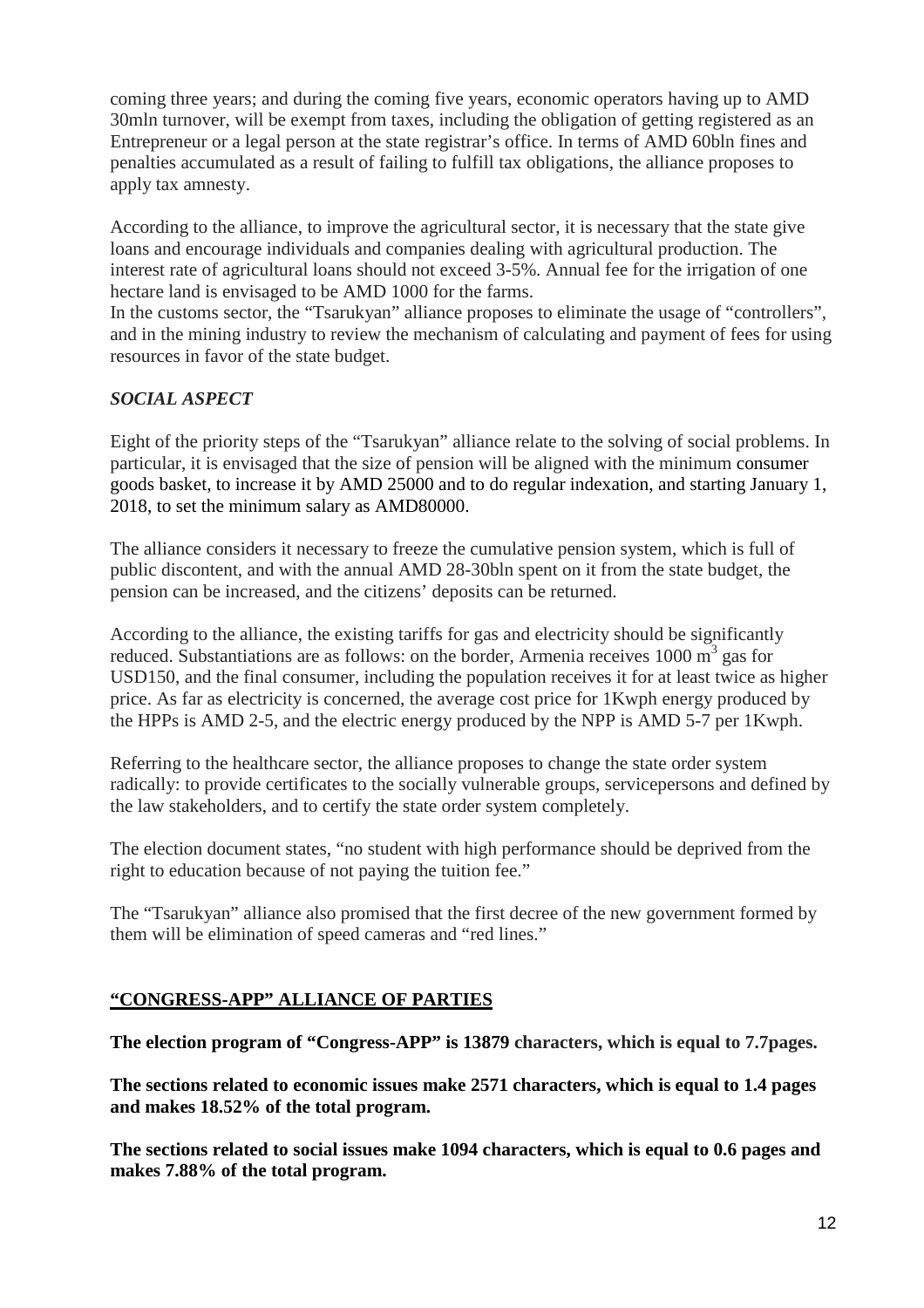**Thus, in the election program the sections related to social and economic issues make 26.40% of the total program.** 

**Besides the social and economic issues, the following topical sections are also in the election program: "Peace, reconciliation, good neighborly relations", "The state as a tool for**  development", "Security and foreign policy", "Science, education, technologies, culture", **"Freedom and democracy".** 

### *ECONOMIC ASPECT*

In the election program of the "Congress-APP" alliance, the section relating to the economic issues starts with this idea: "Apply Article 20 of the UN convention on combating corruption retroactively since 1991, and return to the budget all the illegal proceeds."

To establish free and equal competition, to combat monopolies and oligopolies effectively, the alliance proposes to define for companies a maximum threshold of 33% share in the market, while stating that the limitation shall apply to markets for wide range of consumer products, and it will cover other markets by law.

The alliance intends to put the ideology of increasing investment attractiveness, promoting business and enhancement of tax base at the bases of the tax and customs policy. For that purpose, it is considered necessary to fully simplify the tax and customs system, to reduce the number of taxes from 15 to 6 (profit tax, income tax, excise tax, value added tax, local tax as well as customs due). Moreover, it is intended to apply turnover tax only as a replacing tax, the tax rate for profit tax, income tax and value added tax to be set 15%, as well as to lift levying the value add tax at the border zone.

The alliance also proposes to calculate the customs dues for imported commodities exclusively based on the price in the invoice, and the burden of proof of that document being false is on the state.

In terms of encouraging investments, the alliance considers it necessary to do the following: the companies that have invested from 1-5mln US dollars should be exempt from profit tax for two years; and the companies that made investment of more than 5mln US dollars – for five years. Moreover, the same approach should be applied in case of the re-invested profit; the innovative business should be exempt from profit tax during the first two years on the condition of paying that money to the state budget during the following five years.

The alliance makes a proposal to reduce the tariffs for gas and electricity by 25%, through changing the methodology of setting the tariff and cutting down ineffective expenditures and losses. It is envisaged to reduce significantly Armenia's energy dependence on gas and other hydrocarbon fuel, while encouraging development of alternative energy, in particular providing loans for the production of solar panels and their obtaining by the consumers.

In terms of monetary policy, the "Congress-APP" states that it should exclude artificial value of the Armenian dram, and be aimed at encouraging export. For the farms that happened to be in difficult situation, the alliance recommends applying loan amnesty, nullifying the fines-penalties for farm loans, writing off or partial redemption of debts by farms. Besides, it is considered necessary to establish an insurance company with the state support, which will protect agriculture from frostbites, hail and other natural disasters.

In its election program the alliance envisages to examine the legality of transactions related to the sale of shares of "Nairit" factory during 2006-2012, to restore damage caused to the factory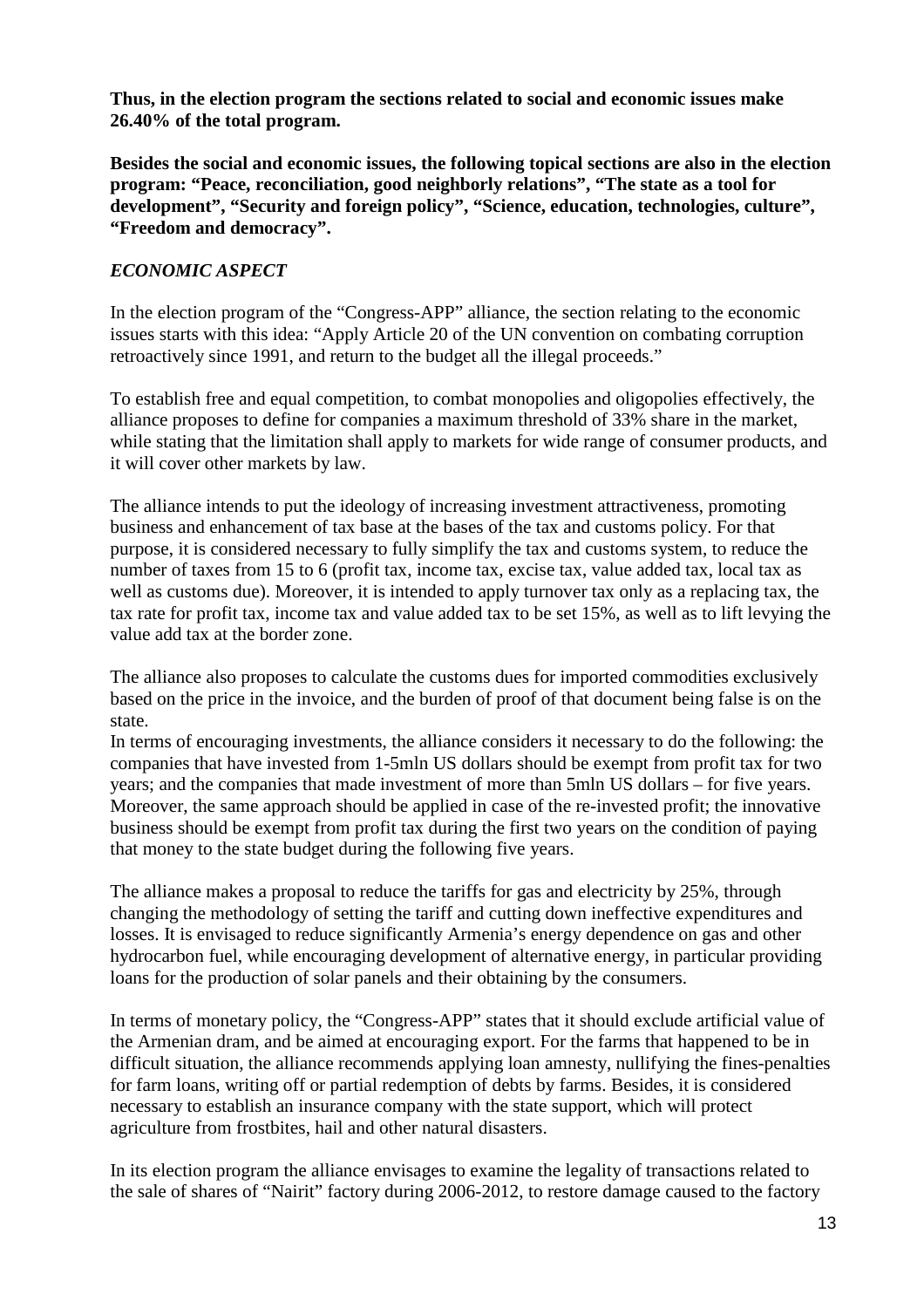and the state, to charge those to blame for embezzlements and speculations, to develop a new program for restarting "Nairit".

"Congress-APP" attaches importance to making capital investments in the development of tourism infrastructures in the amount of at least 2% of the annual GDP.

#### *SOCIAL ASPECT*

In the provisions related to this sector, "Congress-APP" alliance envisaged to bring the average pension to the level of minimum consumer goods basket (AMD 55000) within one year, to bring the minimum pension to the same level within three years, and within five years to bring the average size of pension close to 40% of average salary.

The alliance considers it necessary to allocate at least 3% of the GDP from the state budget to healthcare; to introduce a universal medical insurance system.

"Congress-APP" proposes to increase significantly the salary of servicepersons, officers and non-commissioned officer in the RA Armed forces, to replace the existing practice of "15 days service, 15 days rest" with a "7 days service, 7 days rest" mode.

Referring to the bank deposits by the USSR citizens, the alliance recommends the following solution: to formalize them as a state bond and redeem them twice as much and twice as faster than what is stipulated by the existing law.

In its provision of the program, the alliance also envisages to eliminate the system of mandatory cumulative pension, and to reduce the fines for traffic rule violations at least twice.

#### **REPUBLICAN PARTY OF ARMENIA**

**The election program of the Republican Party of Armenia is 58996 characters, which is equal to 32.8 pages.** 

**The sections related to economic issues make 14825 characters, which is equal to 8.2 pages and makes 25.13% of the total program.** 

**The sections related to social issues make 9362 characters, which is equal to 5.2 pages and makes 15.87% of the total program.** 

**Thus, in the election program the sections related to social and economic issues make 41% of the total program.** 

**Besides the economic and social issues, the election program of the Republican party also includes the following thematic sections: "Armenian army", "Republic of Artsakh", "Foreign policy", "Diaspora", "Implementation of constitutional amendments", "State governing system", "Territorial administration and local self-government", "Justice, combating corruption", "Education and science", "Culture", "Nature protection" and "Youth and sports".**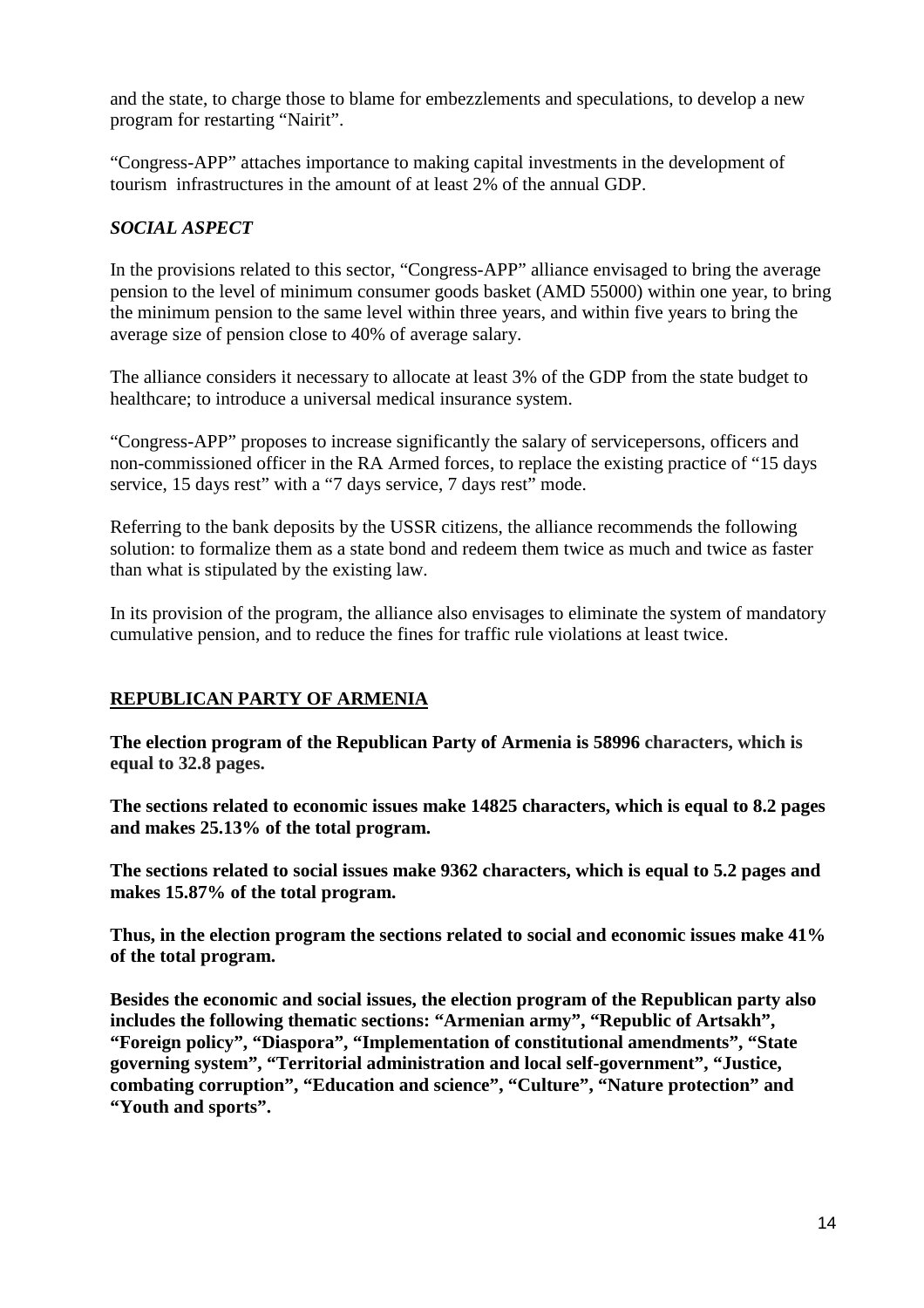#### *ECONOMIC ASPECT*

In its election program, the Republican party of Armenia allocated more than a quarter of the program to the economy of Armenia, titling it "Economic progress". The Republicans promise continuous and tangible for everyone reforms in the economy, in the tax and customs sectors. Ensuring macroeconomic sustainability, improvement of investment environment and attracting new investments, as well as providing assistance to the economic operators and economic motivations are on the first line of the agenda for the economic policy. In all these cases, the RPA highlights provision of equal competitive conditions in the economic life and elimination of protectionism.

Irrespective of the progress registered by the international organizations assessing the business environment, in its election program the Republican Party highlights the following problems: there is unequal application by administration bodies of requirements stipulated in the law, effectiveness of the judicial system is quite low in case of administrative and economic disputes, as well as in cases of protecting intellectual property rights; participation of small and medium businesses in the GDP is little, continuity risks of business programs are high. As solutions, they recommend transition from the risk-containing business environment to such an environment where the state regulations have proportionate and equal application, sustainability and predictability, and the business disputes are settled by the principle of justice.

The Republican Party highlights the current insufficient level of foreign investments. Here, as priority problems to be solved are mentioned the following: increasing protection of investments and the level of trust towards them; formation of additional opportunities to implement them; increasing the level of recognizing Armenia as a safe and profitable place. The steps to achieve these objectives are – to create an investment fund, based on the international best practice to introduce the effective model of "state-private sector partnership" in Armenia.

The Republican Party connects promotion of economic growth with the export process. Armenia, being a country with a small internal market, should build its development model. The problem is that the export has insufficient specific weight in the GDP. In terms of markets, as well as the types of exported commodities, the high degree of export centralization is challenging. The volume of exported commodities to neighboring countries is insufficient. The Republican Party sees the solution of the problem in transition from the narrow oriented export economy to a diversified economy provided with export promoting infrastructures, and quickly responding to the requirements of the neighboring markets. The export should be the main impetus for the economic development having at least 40-45% of specific weight in the GDP.

The problems of the country's infrastructures are: insufficient level of state regulation of transport and road assets, absence of a modern management system for passenger transportation, insufficient level of promoting programs and measures in the field of renewable energy and energy efficiency, the need to increase the quality of services provided in the sector the supplying drinking water, limited amounts of flights from the country. The envisaged solutions – to develop and implement a five-year (2017-2021) road security program for the Republic of Armenia, to import a new system for road assets management, implement comprehensive measures for speedy development of information communication technologies, to ensure free and competitive conditions for the airline companies, through using trade opportunities with Iran and Georgia to implement transition to a new, modern electric energy market, to improve the quality of services provided in the field of supplying drinking water.

The current agricultural problems are: very low pace of establishing a strata of modern farmers, insufficient prevalence of intensive agriculture and advanced technologies, low level of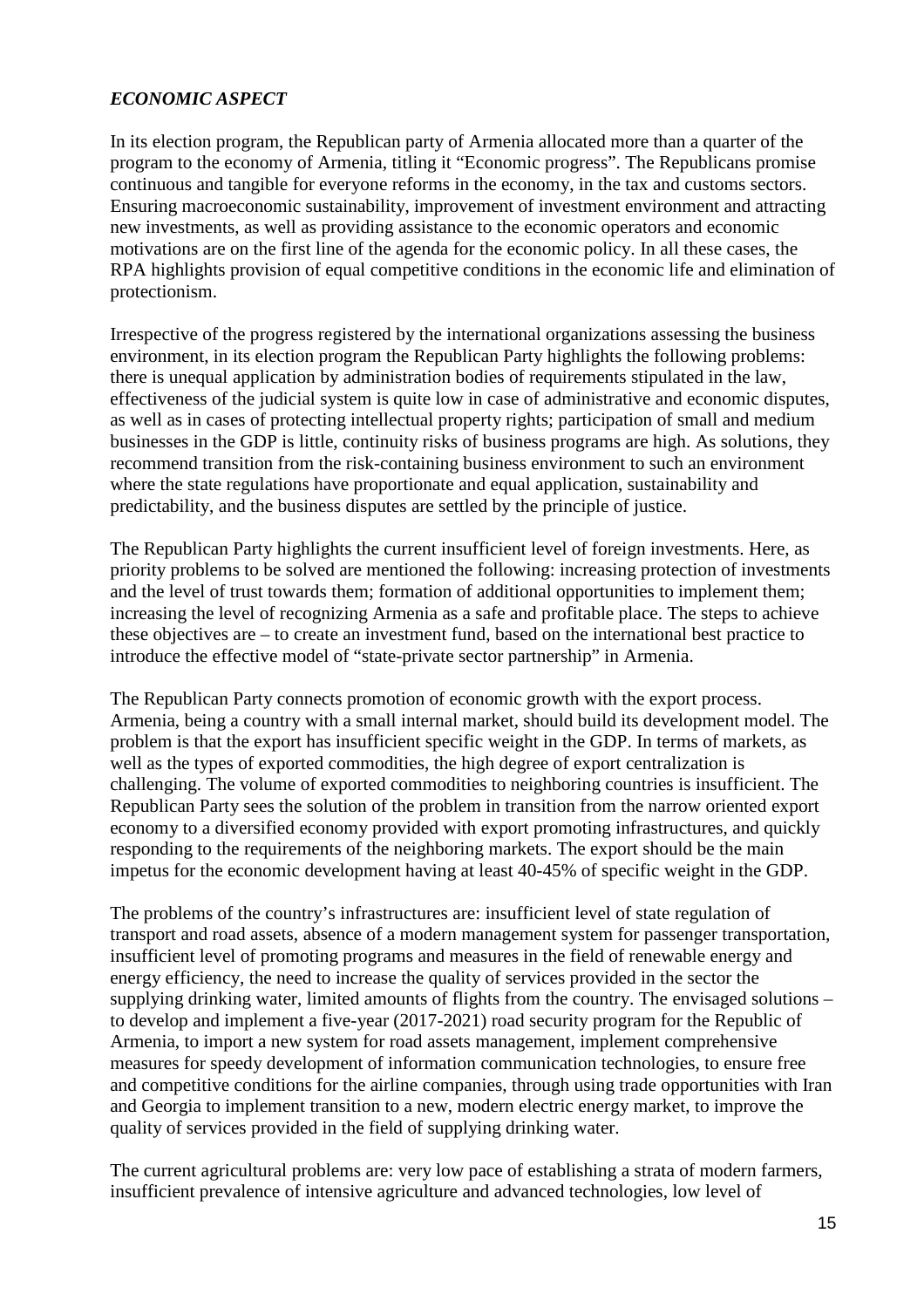agricultural machinery, low effectiveness of the subsidizing mechanisms, ineffective system of realization of agricultural products, availability of unused agricultural lands, low level of farm cooperation, outdated loans of the businesses. As a result, businesses with low production are not able to provide sufficient living standards. The envisaged solutions are: increase the level of targeted use of agricultural lands; annually establish up to 100 hectares of orchards; increase the availability of loans to agriculture; implement a program of improving pedigree features of agricultural animals; provide available mechanisms for updating the agricultural technology; to implement pilot programs of introducing an insurance system; with the purpose of producing quality wine, to establish technical specifications of requirements and acceptable wine making methods and developments. High importance will be attached to the food safety issues.

Problems in the field of tourism: Armenia is not yet well-known in the global market as a tourism country; tourism infrastructures are not sufficiently developed, so tourism does not have its participation in the economy with the true potential that it has. The goal is to increase continuously Armenia's and Armenian tourism competitiveness in the global market, to ensure growth in the number of tourists and their proportionate distribution in the country. Some solutions propose effective marketing and promotion measures, for citizens from certain countries visa-free regime is proposed to set, to improve business investment environment.

The RPA also focuses on the economic aspect in other sections of the election program. E.g., the army can become the impetus of the economy, the locomotive of the technological progress. As the army is one of the biggest consumers in the country, it cannot but have impact on the economic progress of the country.

They also tackle upon the relations with our neighboring countries – Iran and Georgia, while focusing on the implementation of the full economic potential. In the election program a special section has been allocated to Armenia's membership to Eurasian economic union, with which, according to RPA, wide opportunities are opened for the economic development. Cooperation and deepening of collaboration with the European Union in the course of reforms in our country has also been considered as key, while attempting to finish negotiations around the new legal framework.

Importance has been attached to the environment protection, improvement and ensuring true sustainable economic growth through reasonable usage of natural resources.

## *SOCIAL ASPECT*

The state's first issue of care should be the social protection aspect. Although during the recent years effective growth has been registered in this field and corruption risks have reduced, there still are a number of problems – insufficient level of targeted assessment of family vulnerability, imperfectness of the database in the allowance system, insufficient level of protecting the rights of persons with disability, problems of the unemployed. That system does not encourage active search of a job, many vulnerable families are left out of the state program for social support.

The goal of the RPA is to form an effective, targeted and transparent system for the management of the labor and social protection aspect. The intended solutions are: enhancement of targeted state programs for regulating employment, and effectiveness of management, full introduction of the system for volunteer work, complete review of the system for salary and social-labor minimum safeguards, introduction of the common information system of the social protection aspect. It is envisaged that the system for family insecurity will be changed.

The problems of Armenia's healthcare system are: disproportion of allocated budget means and received results; disproportionate regional distribution of healthcare infrastructures and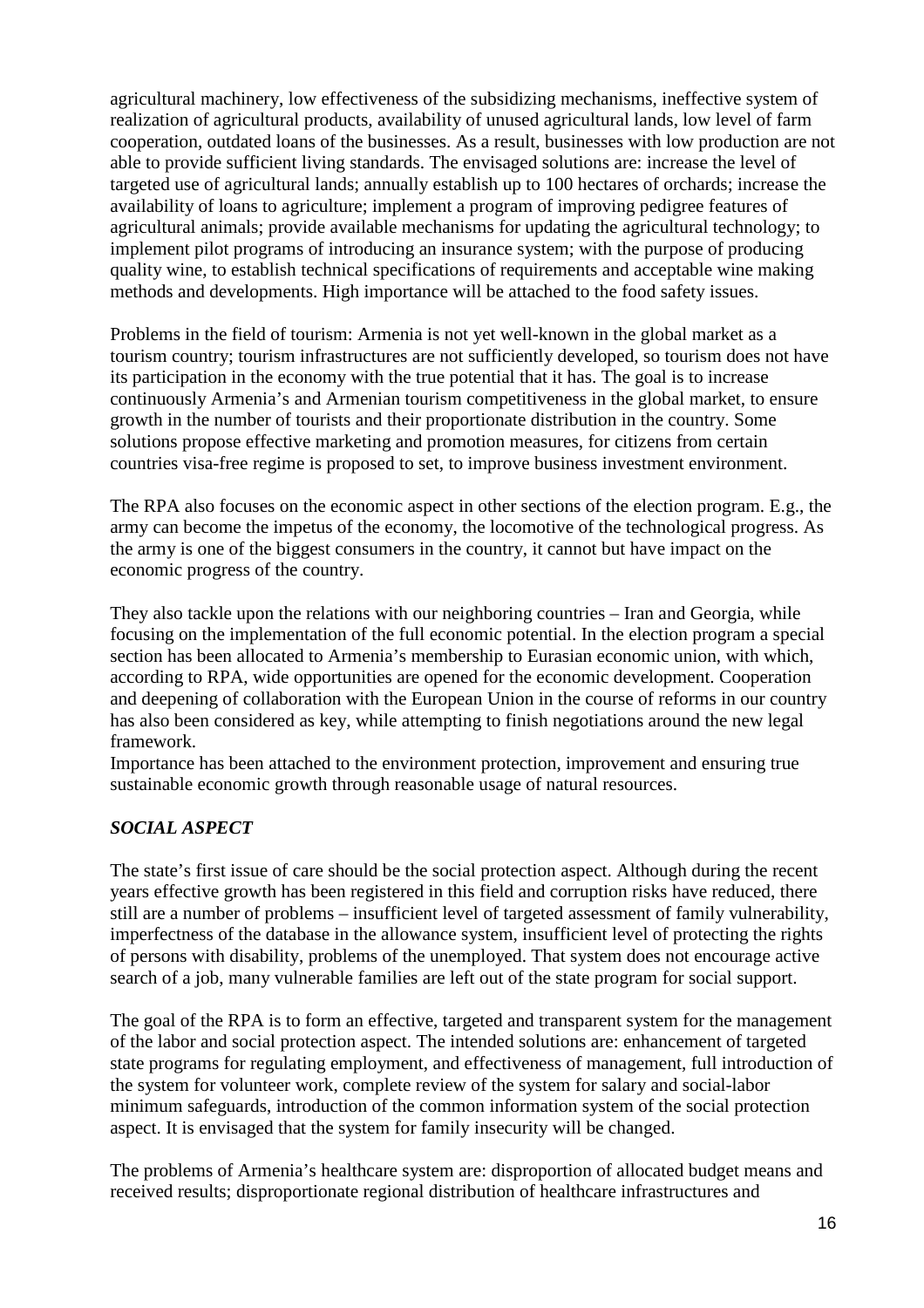professional potential; absence of uniform standards for quality medical aid and service; low level of supervision over the allocated funds, effectiveness of practical mechanisms for quality management. As a result, RA citizens have to pay extra for the free services defined by the state; the principle of social justice is often not maintained for the more vulnerable strata.

The solutions are as follows: transition should be made from the procurement system, currently functioning in the shade and with non-market mechanisms to formation of a healthcare system based on the supervision over allocated financial means and their being targeted, and on practical mechanisms of quality management. It is necessary to review the legislation regulating the aspect of medical aid and service; the fact of being vulnerable and the principle of social justice should be put at the bases free medical aid; to localize the approved regime of European and American medical associations; gradually to introduce the institute of medical insurance. To maintain human health and increase the quality of life it is necessary to strengthen the state supervision over environment – air, quality of water, protection of green areas, defining high criteria for waste processing.

The RPA intends to conduct measures for youth employment and special support programs for families of socially vulnerable youth. The problems of youth employment will be solved through creation of new workplaces, encouraging entrepreneurship and increasing their competitiveness in the labor market.

## **ARMENIAN COMMUNIST PARTY**

**The election program of the Armenian Communist Party consists of 23674 characters, which is equal to 13 pages.** 

**In the election program the sections related to economic issues make 11963 characters, which is equal to 6.6 pages, which is 50.53% of the total volume of the program.** 

**The sections related to social issues make 5162 characters, which is equal to 2.9 pages, which is 21.80% of the total volume of the program.**

**Thus in the election program the sections relating to social and economic issues make 72.33% of the total volume of the program.** 

**Besides the economic and social issues, the following thematic sections are also included in the election program of the Armenian Communist party: "Foreign policy", "Domestic policy", "Armenian army", "Education and science", "Infrastructures".** 

## *ECONOMIC ASPECT*

In its election program, the Armenian Communist Party states, that it will come up with the requirement to make radical changes in the economic policy, i.e. to raise the regulating role of the state. Industrialization will be the main direction of the economic policy, starting with the domestic corporations until implementation of joint industrial policy with the EAEU countries.

The communists exclude ineffective liberal economic policy, which, according to their assessment, resulted in social over-polarization of the society, i.e. a group of rich and mass poor. ACP intends to implement effective policy of reducing tax pressure, while contributing to transparent payment of taxes by the businesses and reduction of corruption. The state will run effective mobilization policy while achieving annual GDP growth of 7-8%. The operation of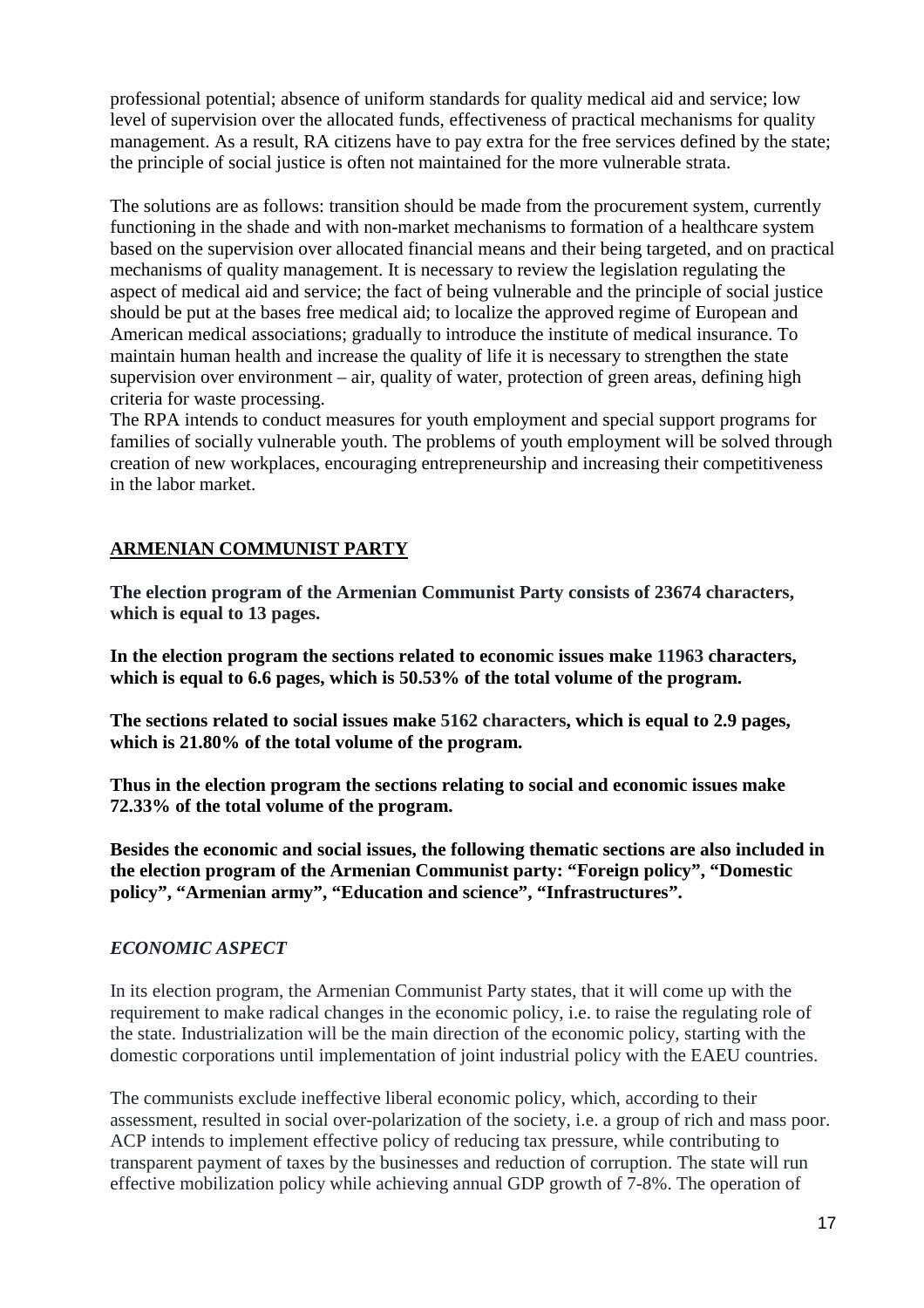monopolies will be strictly monitored, in particular losses of gas, water, electric energy and other services, while setting up normative limits.

Introducing the huge potential Armenia had in the not far past, and comparing it today's evidently reducing indexes, the ACP recommends adopting a law "On Industrial policy", along with that to create Ministry of Industry and foreign trade with functional-line functions. Communists consider it necessary to encourage establishment of joint-stock companies, with the participation of the state, economic operators and other investors, as well as to demonstrate active state intervention in the launching of factories of strategic importance and to make their activities more effective. Communists consider it necessary to promote economic development in the marzes, while announcing Shirak, which survived a disaster, and bordering Tavush as free economic zones.

In the field of agriculture, the ACP recommends to provide the farmers long-term loans with a low – 2-3% interest rate with the support from the state, and when retiring, to consider the years of work as work experience. The communists intend to support the farmers to establish companies functioning on voluntary basis, i.e. cooperatives and other cooperation units, to subsidize the production of agricultural products. They also recommend to establish breeding and seed-production businesses, as well as nationwide association of consumer cooperation (Armco-op) to contribute to the export and wholesale realization of agricultural products in the local market.

Taking into consideration that the RA state debt is 5.93bln US dollars, and that the ratio between the external debt and the GDP has exceeded the 50% threshold, the Communists consider it very concerning that Armenia will be recognized as a non-creditworthy country. According to the assessment by the ACP, the interest rates of the loans given by the Armenian trade banks do not contribute to the development of the economy. In this respect, it is recommended to provide long-term loans to the industry with low interest rates. The Communists consider it necessary to reduce constantly the interest rates of refinancing by the Central bank and conduct close monitoring by the bank over the normative functions of loans by the trade banks, taking the effective economic development as basis. The communists also recommend that the money (AMD 1.7 trillion), deposited in the Armenian banks by physical and legal persons, be converted into profitable shares to be invested in the profitable aspects of the economy.

The ACP states the current high level of corruption and shade economy in Armenia, assessing it higher than 30%, and notes that budgetary inflows are under-collected by at least 1bln dollars, which impedes the economic development and implementation of social programs. The current flat collection of income tax does not contribute to ensuring social justice, so it is necessary to apply progressive collection of income tax. The budget should be formed predominantly from direct taxes – income tax, profit tax, etc., which will predict the tendencies of the economic development. The communists recommend adopting a law, which, through tax functions, will regulate ineffective usage of real estate (factory, enterprise, etc.) and land. Importance is also attached to the following: to contribute to the establishment and development of small and medium businesses through tax guiding policy.

While assessing the status of aviation, and comparing it with the level of development of the given system in Soviet Armenia, the communists state that the present "open sky" policy is anachronistic and does not contribute to the progress of this sector. To revive the Armenian aviation, the ACP proposes taking decisive steps, first of all to reform the law regulating this field.

The communists attach importance to the issue of developing Armenian railway, while recommending to allocate resources and with 50/50 proportion of expenditures, along with the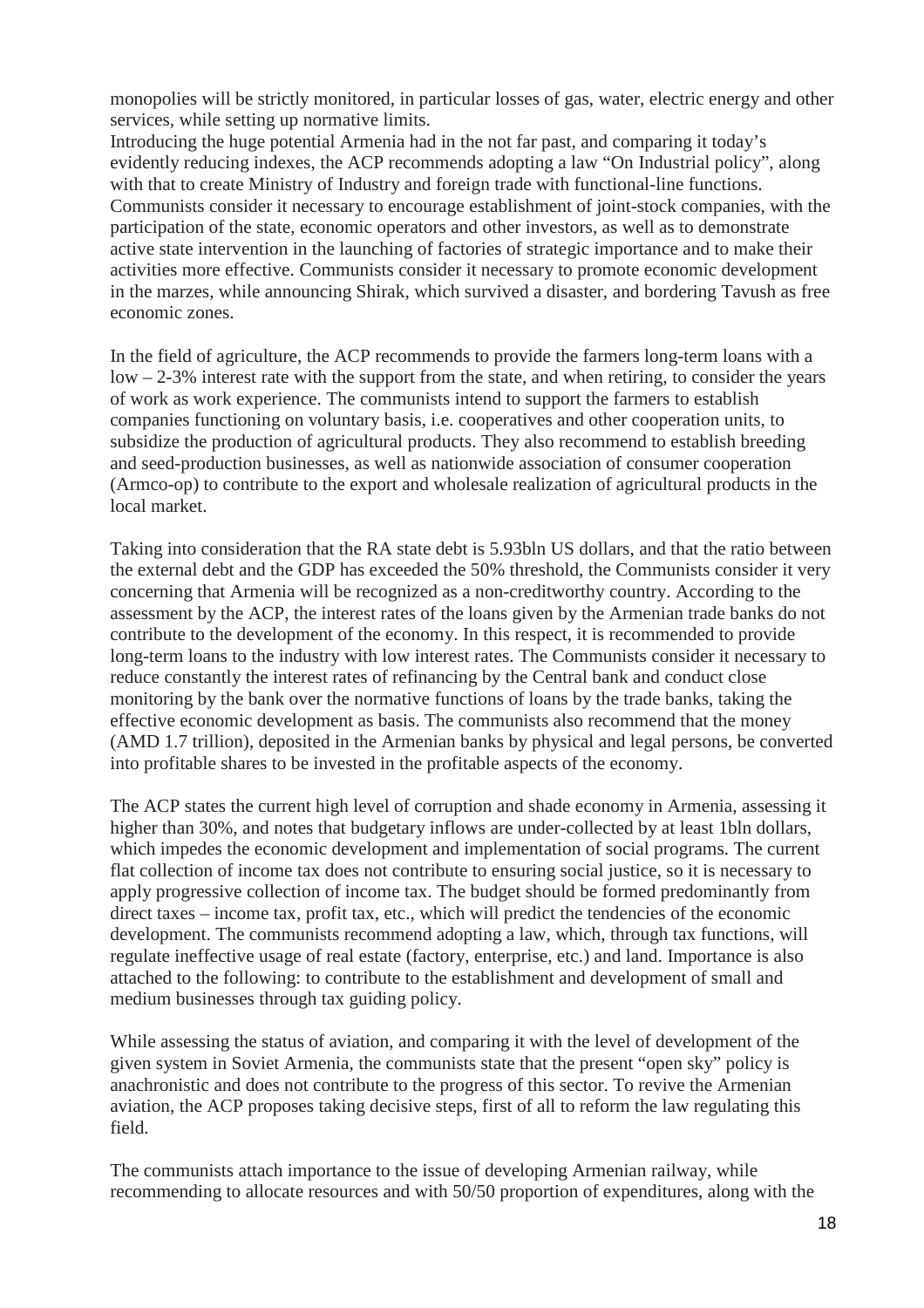railway of the Russian Federation, to build the new 31.2km railway Vanadzor-Fioletovo, the operation of which will cut down the road of cargo brought and delivered to Armenia by 100- 150km, and the price for cargo transportation will reduce by 25-27%. The ACP considers it important also to take specific steps to start the construction of Armenia-Iran railway, as well as within short period to pave intermarz and intercommunity roads in Armenia.

### *SOCIAL ASPECT*

Armenian Communist party is sure that based on the huge experience of economic development of the society of the not far past, it can develop and implement radical alterations in the social aspect, which will ensure conditions for prosperous life.

Noting that 1/3 of the population is considered poor, that according to the official statistics the level of unemployment is more than 18% and that during the last two years more than 24000 people emigrated from the country, the communists promise to double the salary and minimum base of calculating the pension during the 2017-2022.

The ACP recommends changing the current system of giving child care allowance to mothers, and adopting a law on mother's capital. The communists consider it necessary to provide state support to young families in obtaining an apartment, through providing them long-term loans – for more than 20 years, and with minimum interest rate, as well as create initial conditions to provide the youth with jobs.

According to the ACP program, apartment utility expenses should not exceed 10-15% of the population income.

In its program, the ACP intends to increase the role and authority of Armenia's trade unions in protection of workers' rights and interests, to review "RA Law on trade unions" and the "RA Labor code" while aligning them with the requirements of the conventions of the International Labor Organization.

In 2017, 4.3% (AMD 85.7bln) of the state budget expenditure was allocated to the healthcare system, which, according to the assessment by the communists, creates serious problems in the issues of restoring and maintaining a person's health. Paid treatment, limited nature of the state order treatment and the existing system of co-financing deprives the socially vulnerable groups in the society from the opportunity of complete treatment. To treat many diseases, especially in cases of patients with malignant neoplasm (their number is more than 8500), the state order covers only 30% of the costs, the communists state while proposing to make radical reforms in the system of healthcare and to adopt a priority direction – first of to help people in vulnerable groups and those not in the social packages. It is recommended to reform the health insurance system as well, via creating a healthcare fund at the expense of state, charity and other means. In the ACP program it is intended to increase financial allocations for free medical aid parallel with the continuous growth of the GDP. Along with that it is necessary to increase the volume of local medication production (especially medications which have passed the preclinical probation period), as well as to lift the VAT on medication, which would reduce their price and make them more available especially for the socially vulnerable strata.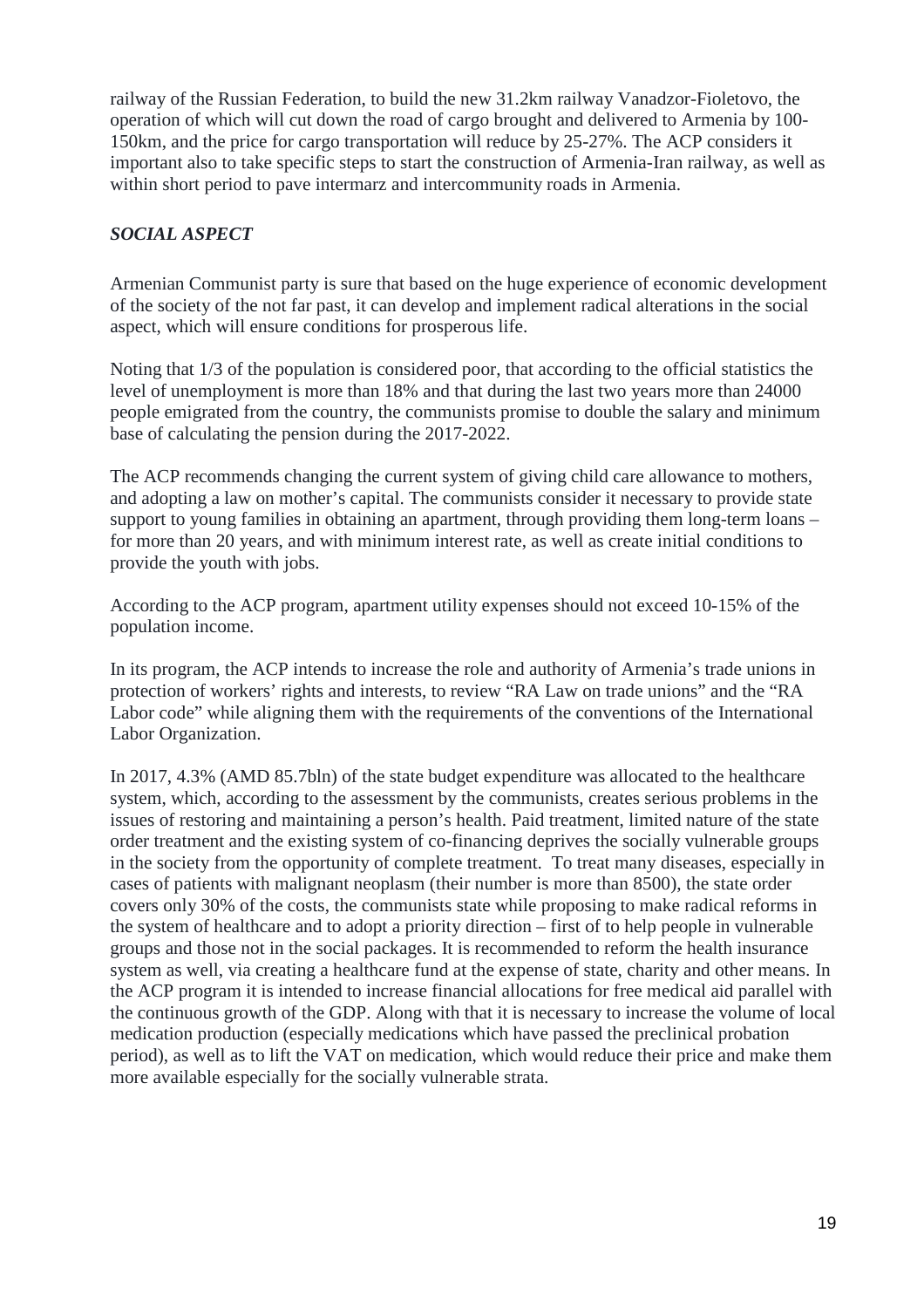### **"OHANYAN-RAFFI-OSKANYAN" ALLIANCE OF PARTIES**

**Election program of the "Ohanyan-Raffi-Oskanyan" alliance consists of 52548 characters, which is equal to 29 pages.** 

**In the election program the sections related to economic issues make 7711 characters, which is equal to 4.3 pages, which is 14.67% of the total volume of the program.** 

**The sections related to social issues make 4859 characters, which is equal to 2.7 pages, which is 9.25% of the total volume of the program.** 

**Thus in the election program the sections relating to social and economic issues make 23.92% of the total volume of the program.**

**Besides the economic section, the election program of "Ohanyan-Raffi-Oskanyan" alliance contains the following thematic sections: "State governance, political system and human rights", "Bank system", "Judicial system", "Civil society", "Education and science", "Culture", "Army", "Foreign policy", "Artsakh", "Strong Armenia – powerful Diaspora", "Youth, sports and country progress", "Free economy – free mass media".** 

#### *ECONOMIC ASPECT*

The motto of the "Ohanyan-Raffi-Oskanyan" alliance for economic aspect is "Powerful economy – powerful Armenia". "One of the important components of ensuring security of the Republic of Armenia is its economy, which is in a heavy and crisis condition today", - stated "Ohanyan-Raffi-Oskanyan" alliance in its election program, while, according to their description, proposing radical reforms to get out of the situation.

In particular, the alliance has defined a "365 days – timetable for daily changes", in which priority is given to elimination of the vicious system of artificial monopolies, to formation of new quality economic relations stipulated by the new tax code and a monetary policy supporting the local producer, to radical reform in the work of customs check-points and to assistance to small and medium businesses. In the sector of public procurement and expenditure policy, it is intended to conduct strict control and exclusion of practicing "legal" corruption mechanisms. As a result, of democratic reforms, the "ORO" alliance proposes to include Armenia in the "Millennium challenges" economic program again.

In the fields of industry and energy, the alliance envisages to take radical steps aimed at the development of light industry, to boost the development of resource-saving and science-based industry, which is based on the local raw material. To ensure the country's energy independence, the alliance will promote the development of alternative (solar, wind and geothermal) energy. The mandatory standards of energy-saving and thermal isolation will be legally enshrined in the procedures of giving state permits for constructions, thus by 30% cutting down the annual energy consumption. With tax-customs tools, the alliance intends to promote maximum extraction of minerals from ores in the mining industry and preparation of the final product from it.

In the field of agriculture, the alliance proposes soft tax policy, through the application of which will increase the productivity and decrease the cost price, while contributing to the food security. Importance is attached to the introduction of the insurance system, establishment of farm cooperatives.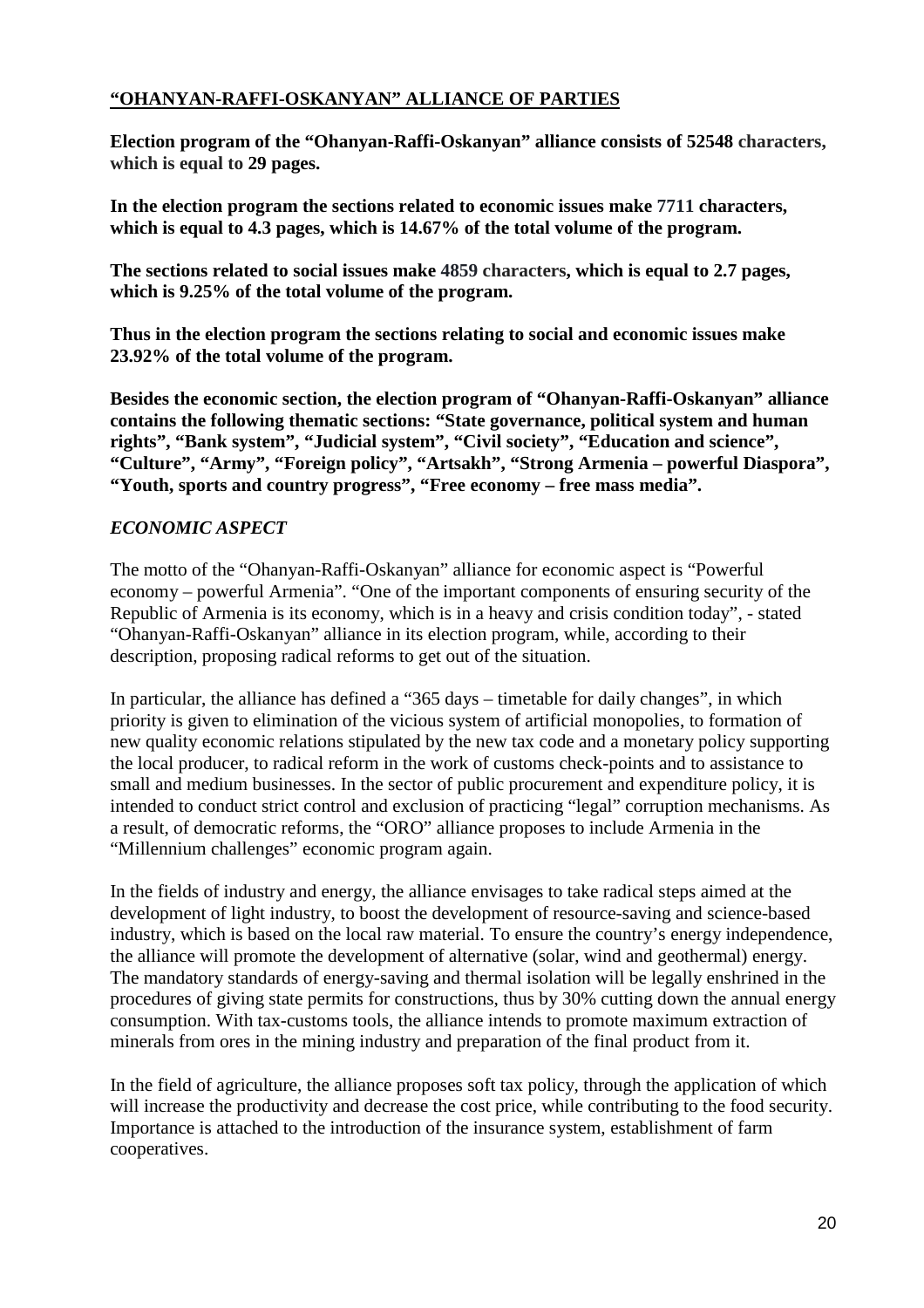Special status will be given to the bordering settlements. The alliance will propose changes and amendments in the "Law on land tax" and other law relating to other agricultural fields, to provide benefits in bordering and high mountainous areas. The practical steps to be taken are as follows: supporting the production and export of agricultural products, as well as subsidizing companies processing agricultural products. Effective crediting system will be introduced, state subsidizing of up to 50% will be applied against the interest rates for agricultural loans. Special soft loaning and tax conditions will be applied against farms in high mountainous and bordering zones. The aforementioned legislative changes will be made. A flexible insurance system will be created for agriculture and farmers. Under state supervision, a quality inspection system will be introduced in the processing enterprises, with which the interests of the farmer will be protected and self-willed activities will be excluded.

To make the army powerful, it is necessary to develop an army-based economy, while building it on hi technology and modern science.

#### *SOCIAL ASPECT*

"Ohanyan-Raffi-Oskanyan" alliance pictures the solution of social problems through improving business environment, increasing the level of state governing system and targeted social policy.

According to the alliance, currently one of the cleverest strata is the pensioners, with low pension. One of the initial steps to solve the problems of pensioners is to keep the pensions away from depreciation. To bring this goal into reality, the alliance proposes indexation of the pensions, which assumes additional indexation money in the amount of depreciation.

The social policy of the alliance will be implemented in the following directions – significant reduction of poverty level, mitigation of social polarization, introduction of a system ensuring dignified elderly life, increasing the quality of people's life, indexation of salaries for people working in budgetary entities.

In the field of healthcare, the alliance proposes perfection of legislative aspect and registering significant positive progress through budgetary policy. To make medical service affordable, importance is attached to the introduction of a mandatory and voluntary medical insurance. Importance is also attached to increasing salaries personnel in out-patient hospitals and in ambulance services.

The alliance paid special attention to the targeted policy of healthcare of vulnerable strata, according to which state funds should be directly allocated to the patients, providing them the opportunity to choose the medical institution. Importance is attached to the disease prevention policy through active operation of out-patient hospitals and permanent propagation of healthy life, as well as ensuring labor protection of public servants by law.

In its election program the alliance referred to the social problems of the freedom fighters, introducing them as creators of the basis of independent statehood, people's security and glorious victory. The steps aimed at the social security of the freedom fighters are: to provide dignified and wealthy life for them and for their families through introducing precise mechanisms, to solve treatment and health rehabilitation problems, provide them with workplaces, including through private business.

To stop emigration and to replace it with immigration, the alliance proposes complex measures, including new economic policy, exercising justice, creation of workplaces through foreign and local investments.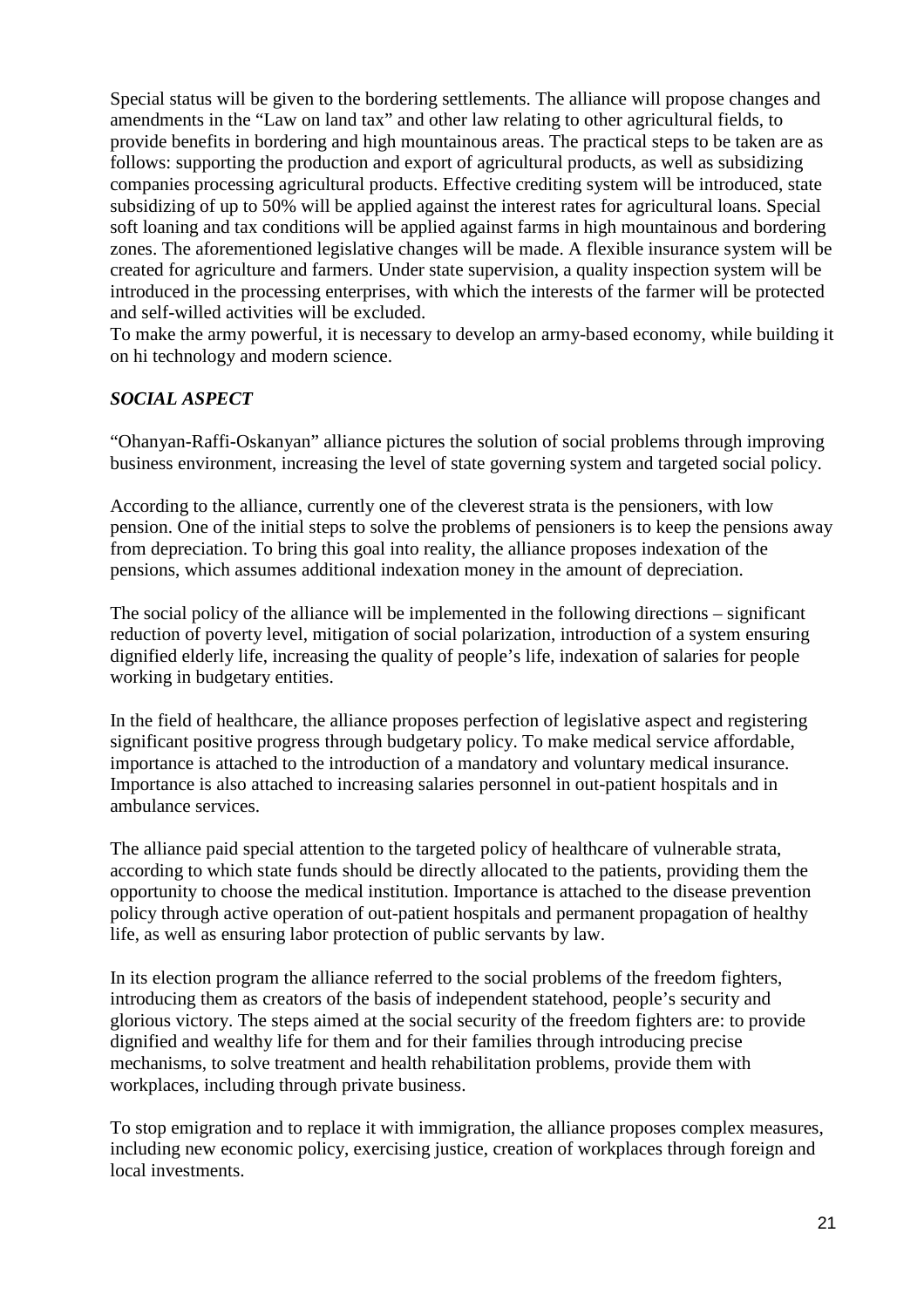Complex programs are also intended to support young families: give the parents AMD100000 after the first child is delivered, AMD500000 after the second child, AMD 1mln after the third child, AMD 2mln after the fourth child. To form a "3mln AMD" personal fund of maternal capital, that the mother will use exclusively for the fourth child, and the monthly AMD 18000 child allowance will be increased to AMD 30000, and will be paid until the child is three years old.

The alliance also envisages a system for scholarships and promotion measures for success in education and science, i.e. applying significant discounts for socially vulnerable students and students with excellent performance, providing soft and available mortgage loans to obtain an apartment.

#### **"ARMENIAN REVOLUTIONARY -FEDERATION" DASHNAKTSUTYUN**

**The election program of the "Armenian Revolutionary Federation" Dshnaktsutyun party consists of 17867 characters, which is equal to almost 10 pages.** 

**In the election program the sections related to economic issues make 4699 characters, which is equal to 2.6 pages, which is 26.3% of the total volume of the program.** 

**The sections related to social issues make 3139 characters, which is equal to 1.8 pages, which is 17.87% of the total volume of the program.**

**Thus in the election program the sections relating to social and economic issues make 44.17% of the total volume of the program.**

**In the election program of the ARFD, economic issues are tackled upon in two sections – "The man and the state", "Business and state". Besides these, the program of the party also includes the following topics: "State governance", "Artsakh", "Security" and "Foreign policy".** 

## *ECONOMIC ASPECT*

According to the ARFD, Armenia's economic policy, since gaining independence, has been based on the liberal ideology of self-regulated market and "transitional economy" approach, however the state has shaken off the responsibility for their citizens, leaving the "strongest" to win in the wild competition, without caring for the fate those who "lost"

The ARFD states, that under current conditions only a small group of "winners" enjoys the goods of the economic growth, and then concludes that the state alienated itself from the citizen, and the citizen was alienated from the state.

The ARFD proposes radically to change the logics of the country's social-economic development, making a transition to a social market economy enshrined in the new constitution, while ensuring fair distribution of the economic growth and economic effect among all members of the society, to create such a mechanism, which will exclude over-usage of natural resources, will ensure their complex management.

At the same time, the ARFD is sure that the state should back up the businessman, support him/her, ensure fair conditions of competition and precise rules of doing business. Moreover, the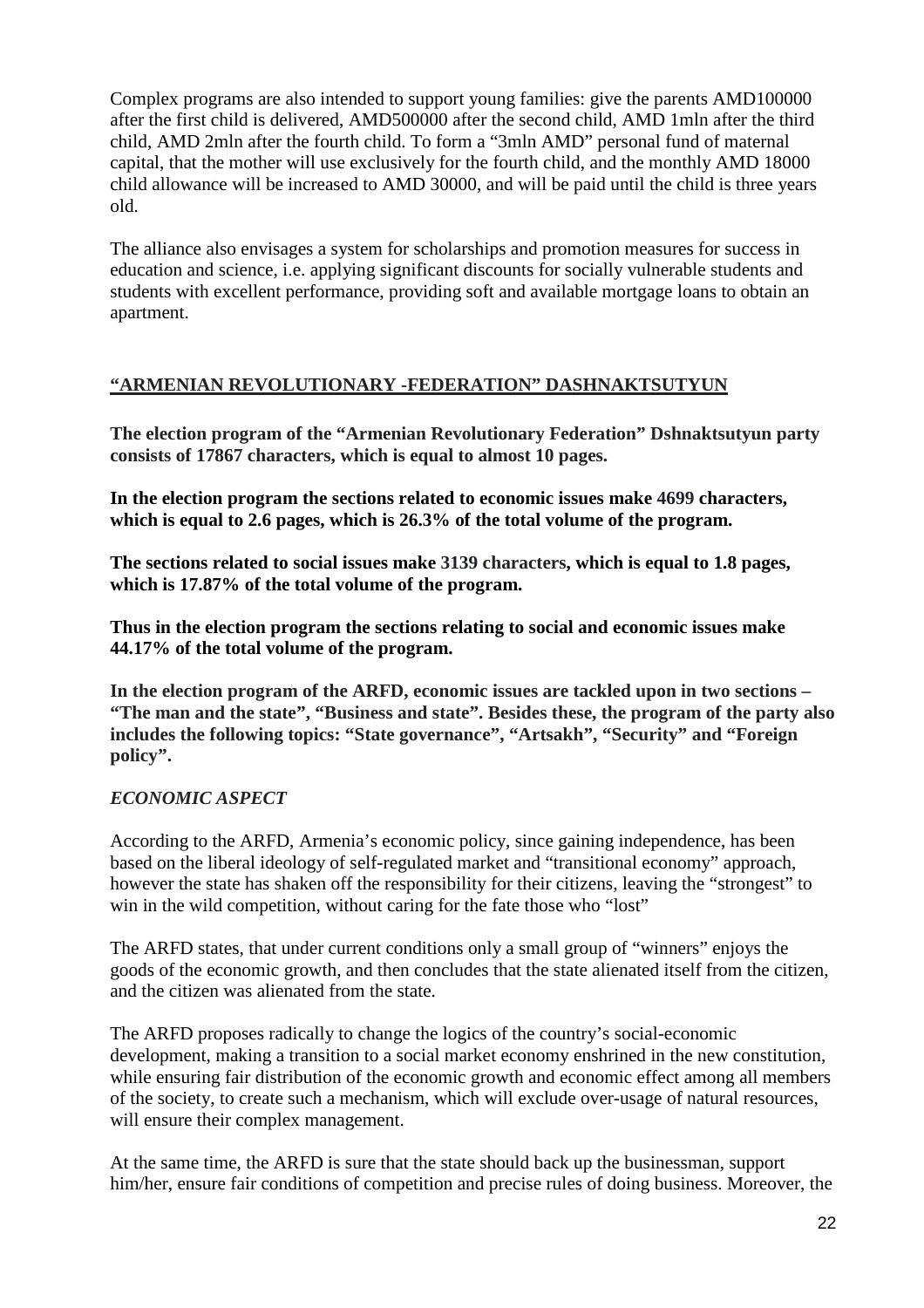state should be ready to share the business risk with the private businesses, to lead in the fields, where the risk is higher, or where profitability is lower or the private financing is missing. The ARFD makes a reference to the example of most liberal and conservative political powers in the world, which support the enterprises in their countries, whereas in our country they are alone in the global competition.

The ARFD proposes to create fair conditions to do entrepreneurship. Small and medium businesses, ensure not only income and job, but often become the victims of big companies. The banks, credit organizations, instead of ensuring economic progress, often look like merchants, with unrealistic and humiliating terms of crediting.

The party proposes to share the business risk with enterprises of strategic and social importance within the scope of public-private sector partnership, to review its status as passive observer in economic issues and more actively to support those enterprises, to establish joint companies with them, to provide venture financing, loans and other benefits.

The ARFD proposes to intensify combating monopolies and dishonest competition, while making the sanctions system more stringent and ensuring free entry into the market, as well as to relieve the inspection burden highlighting that the inspections should be aimed only at dishonest businesses, and should not become a baton on the head of the legitimate enterprises. When forming educational state order, the party proposes to be led by the current and prospective needs of the economy, considering it important that the business, scientific and educational systems closely cooperate.

The party also proposes to review the services provided by the natural monopolies, while stating that the set prices are not realistic and affordable for many entrepreneurs, which brings about the over-profit of the natural monopolies.

## *SOCIAL ASPECT*

The ARFD, first of all highlights the huge amount of emigration as a result of difficult social situation in Armenia, when an Armenian person, not feeling the care by his/her own country, tries to connect his/her future with other countries. The party considers it important to change the logics of country's social-economic development radically, to restore the state's and the person's responsibility towards each other.

The party considers exercising a person's right to labor as a priority, to live a dignified life, while setting the minimum salary not lower than the consumer goods basket. Dashnaktsutyun draw attention to people who appeared in difficult conditions of life, while proposing that the state conduct active policy in ensuring their entry into the labor market, as well as to ensure comfortable life for the elderly.

The ARFD proposes to establish a system of health insurance, which will enable each person to have an opportunity for treatment. Referring to the topic of emigration, to prevent it, the party proposes creating opportunities so that each young person who served in the army and threatened his life for independence and people's welfare is able to meet the needs for housing and a job. Important attention has been paid to the problems of making people with physical and mental disorders as full member of the society, so that they exercise their right to education, job and movement. To contribute to the establishment of young families, the party proposes to meet their social-economic, housing requirements, stating that because of low level of employment and other reasons late marriages and low birth rate put the country on the verge of a demographic disaster.